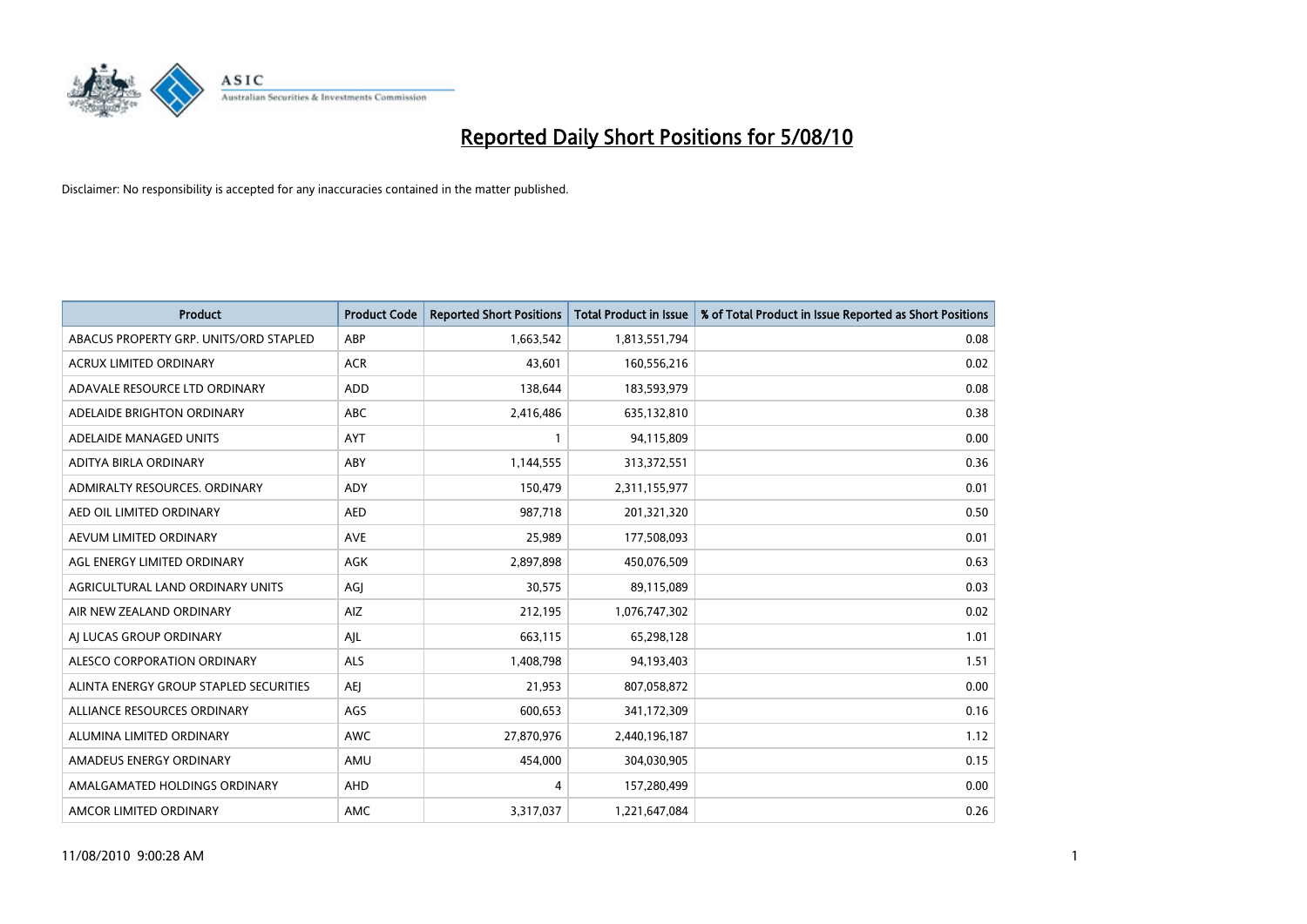

| <b>Product</b>                          | <b>Product Code</b> | <b>Reported Short Positions</b> | Total Product in Issue | % of Total Product in Issue Reported as Short Positions |
|-----------------------------------------|---------------------|---------------------------------|------------------------|---------------------------------------------------------|
| AMP LIMITED ORDINARY                    | AMP                 | 21,820,922                      | 2,071,925,423          | 1.00                                                    |
| AMPELLA MINING ORDINARY                 | <b>AMX</b>          | 21,104                          | 166,990,873            | 0.01                                                    |
| ANDEAN RESOURCES LTD ORDINARY           | <b>AND</b>          | 165,636                         | 471,382,867            | 0.03                                                    |
| ANSELL LIMITED ORDINARY                 | <b>ANN</b>          | 1,463,105                       | 131,577,652            | 1.11                                                    |
| ANTARES ENERGY LTD ORDINARY             | <b>AZZ</b>          | 1,300                           | 299,333,110            | 0.00                                                    |
| ANZ BANKING GRP LTD ORDINARY            | ANZ                 | 6,375,018                       | 2,559,171,046          | 0.20                                                    |
| APA GROUP STAPLED SECURITIES            | <b>APA</b>          | 6,430,343                       | 542,318,629            | 1.19                                                    |
| APEX MINERALS NL ORDINARY               | <b>AXM</b>          | 885,146                         | 3,317,819,909          | 0.03                                                    |
| APN EUROPEAN RETAIL UNITS STAPLED SEC.  | <b>AEZ</b>          | 11,832                          | 544,910,660            | 0.00                                                    |
| APN NEWS & MEDIA ORDINARY               | <b>APN</b>          | 10,579,122                      | 598,823,853            | 1.78                                                    |
| APOLLO GAS LIMITED ORDINARY             | <b>AZO</b>          | 71,180                          | 83,488,660             | 0.09                                                    |
| AQUARIUS PLATINUM. ORDINARY             | <b>AOP</b>          | 4,207,791                       | 463,070,936            | 0.91                                                    |
| AQUILA RESOURCES ORDINARY               | <b>AQA</b>          | 1,380,071                       | 322,273,136            | 0.43                                                    |
| ARAFURA RESOURCE LTD ORDINARY           | <b>ARU</b>          | 11.939                          | 290,640,342            | 0.00                                                    |
| ARCHER EXPLORATION ORDINARY             | <b>AXE</b>          |                                 | 64,428,477             | 0.00                                                    |
| ARDENT LEISURE GROUP STAPLED SECURITIES | AAD                 | 44,220                          | 309,109,468            | 0.02                                                    |
| ARISTOCRAT LEISURE ORDINARY             | <b>ALL</b>          | 16,711,453                      | 533,379,348            | 3.14                                                    |
| ARROW ENERGY ORDINARY                   | <b>AOE</b>          | 287,240                         | 734,120,686            | 0.04                                                    |
| ASCIANO GROUP STAPLED SECURITIES        | <b>AIO</b>          | 17,205,986                      | 2,926,103,883          | 0.58                                                    |
| ASG GROUP LIMITED ORDINARY              | <b>ASZ</b>          | 37,398                          | 151,836,046            | 0.02                                                    |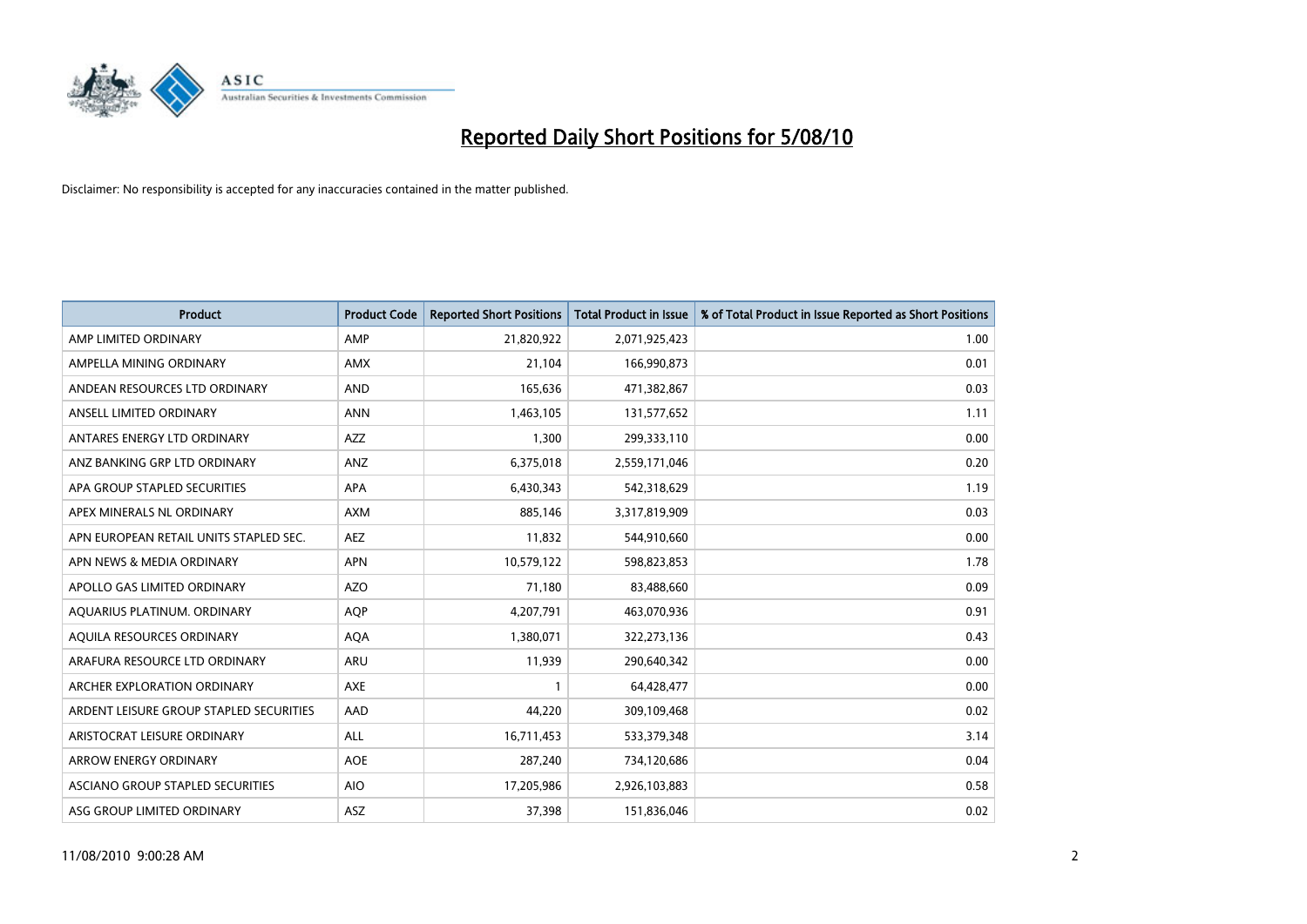

| <b>Product</b>                          | <b>Product Code</b> | <b>Reported Short Positions</b> | Total Product in Issue | % of Total Product in Issue Reported as Short Positions |
|-----------------------------------------|---------------------|---------------------------------|------------------------|---------------------------------------------------------|
| ASPEN GROUP ORD/UNITS STAPLED           | <b>APZ</b>          | 390,792                         | 579,980,076            | 0.06                                                    |
| ASTRO JAP PROP GROUP STAPLED SECURITIES | AJA                 | 42,213                          | 508,212,161            | 0.01                                                    |
| ASX LIMITED ORDINARY                    | <b>ASX</b>          | 2,866,189                       | 173,576,316            | 1.62                                                    |
| ATLAS IRON LIMITED ORDINARY             | <b>AGO</b>          | 15,129,963                      | 473,773,816            | 3.18                                                    |
| AUCKLAND INTERNATION ORDINARY           | AIA                 | 54                              | 1,310,392,831          | 0.00                                                    |
| <b>AUROX RESOURCES ORDINARY</b>         | <b>AXO</b>          | 2                               | 196,044,413            | 0.00                                                    |
| AUSDRILL LIMITED ORDINARY               | <b>ASL</b>          | 69,164                          | 254,290,140            | 0.02                                                    |
| AUSENCO LIMITED ORDINARY                | <b>AAX</b>          | 3,191,842                       | 122,427,576            | 2.60                                                    |
| AUSTAL LIMITED ORDINARY                 | ASB                 | 265,249                         | 188,069,638            | 0.13                                                    |
| <b>AUSTAR UNITED ORDINARY</b>           | <b>AUN</b>          | 10,992,829                      | 1,260,030,198          | 0.88                                                    |
| AUSTBROKERS HOLDINGS ORDINARY           | <b>AUB</b>          | 2                               | 52,736,987             | 0.00                                                    |
| AUSTEREO GROUP LTD. ORDINARY            | <b>AEO</b>          | 162,546                         | 344,798,708            | 0.04                                                    |
| AUSTRALAND PROPERTY STAPLED SECURITY    | <b>ALZ</b>          | 304,048                         | 576,837,197            | 0.06                                                    |
| AUSTRALIAN AGRICULT, ORDINARY           | AAC                 | 3,111,909                       | 264,264,459            | 1.18                                                    |
| <b>AUSTRALIAN EDUCATION UNITS</b>       | <b>AEU</b>          | 625,000                         | 134,973,383            | 0.46                                                    |
| AUSTRALIAN FOUNDAT. ORDINARY            | AFI                 | 2,762                           | 989,153,644            | 0.00                                                    |
| AUSTRALIAN INFRASTR, UNITS/ORDINARY     | <b>AIX</b>          | 603,260                         | 620,733,944            | 0.08                                                    |
| AUSTRALIAN MINES LTD ORDINARY           | <b>AUZ</b>          | 1,400,000                       | 6,981,662,168          | 0.02                                                    |
| AUSTRALIAN PHARM, ORDINARY              | API                 | 471,108                         | 488,115,883            | 0.09                                                    |
| AVEXA LIMITED ORDINARY                  | <b>AVX</b>          | 243.657                         | 847,688,779            | 0.03                                                    |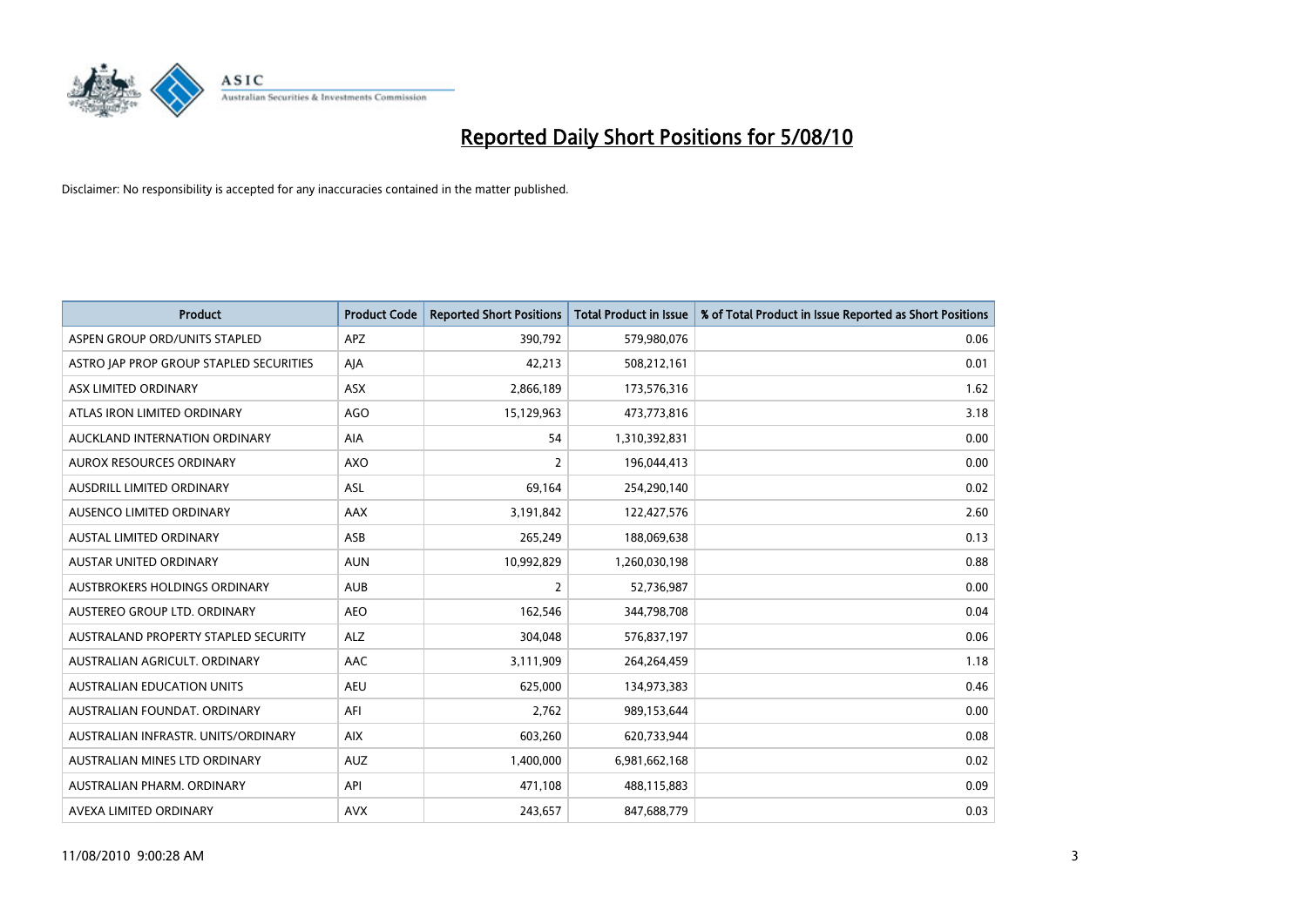

| <b>Product</b>                       | <b>Product Code</b> | <b>Reported Short Positions</b> | <b>Total Product in Issue</b> | % of Total Product in Issue Reported as Short Positions |
|--------------------------------------|---------------------|---------------------------------|-------------------------------|---------------------------------------------------------|
| AVOCA RESOURCES ORDINARY             | <b>AVO</b>          | 11,681,205                      | 290,892,011                   | 4.01                                                    |
| AWB LIMITED ORDINARY                 | AWB                 | 7,259,852                       | 817,304,356                   | 0.90                                                    |
| AWE LIMITED ORDINARY                 | AWE                 | 1,257,675                       | 521,871,941                   | 0.24                                                    |
| AXA ASIA PACIFIC ORDINARY            | <b>AXA</b>          | 202,437                         | 2,067,095,545                 | 0.00                                                    |
| BANK OF QUEENSLAND. ORDINARY         | <b>BOQ</b>          | 279,310                         | 215,681,127                   | 0.13                                                    |
| <b>BANNERMAN RESOURCES ORDINARY</b>  | <b>BMN</b>          | 339,079                         | 201,710,934                   | 0.17                                                    |
| <b>BASS STRAIT OIL CO ORDINARY</b>   | <b>BAS</b>          | 1,482                           | 291,030,250                   | 0.00                                                    |
| <b>BATAVIA MINING ORDINARY</b>       | <b>BTV</b>          | 2,500                           | 153,032,145                   | 0.00                                                    |
| BAUXITE RESOURCE LTD ORDINARY        | <b>BAU</b>          | 44,797                          | 234,379,896                   | 0.02                                                    |
| BEACH ENERGY LIMITED ORDINARY        | <b>BPT</b>          | 1,678,361                       | 1,092,548,972                 | 0.16                                                    |
| BENDIGO AND ADELAIDE ORDINARY        | <b>BEN</b>          | 3,287,420                       | 354,475,517                   | 0.93                                                    |
| BENDIGO MINING LTD ORDINARY          | <b>BDG</b>          | 4,032,842                       | 509,712,735                   | 0.78                                                    |
| BERKELEY RESOURCES ORDINARY          | <b>BKY</b>          | 5,069                           | 136,090,319                   | 0.00                                                    |
| <b>BHP BILLITON LIMITED ORDINARY</b> | <b>BHP</b>          | 29,300,919                      | 3,356,081,497                 | 0.83                                                    |
| <b>BILLABONG ORDINARY</b>            | <b>BBG</b>          | 5,704,960                       | 253,122,552                   | 2.26                                                    |
| <b>BIOTA HOLDINGS ORDINARY</b>       | <b>BTA</b>          | 1,588,118                       | 179,244,153                   | 0.90                                                    |
| <b>BISALLOY STEEL ORDINARY</b>       | <b>BIS</b>          | 84,480                          | 216,455,965                   | 0.04                                                    |
| <b>BKI INVESTMENT LTD ORDINARY</b>   | BKI                 | 508                             | 418,566,158                   | 0.00                                                    |
| <b>BLACKTHORN RESOURCES ORDINARY</b> | <b>BTR</b>          | 35,848                          | 106,885,300                   | 0.03                                                    |
| <b>BLUESCOPE STEEL LTD ORDINARY</b>  | <b>BSL</b>          | 7,586,164                       | 1,823,322,017                 | 0.39                                                    |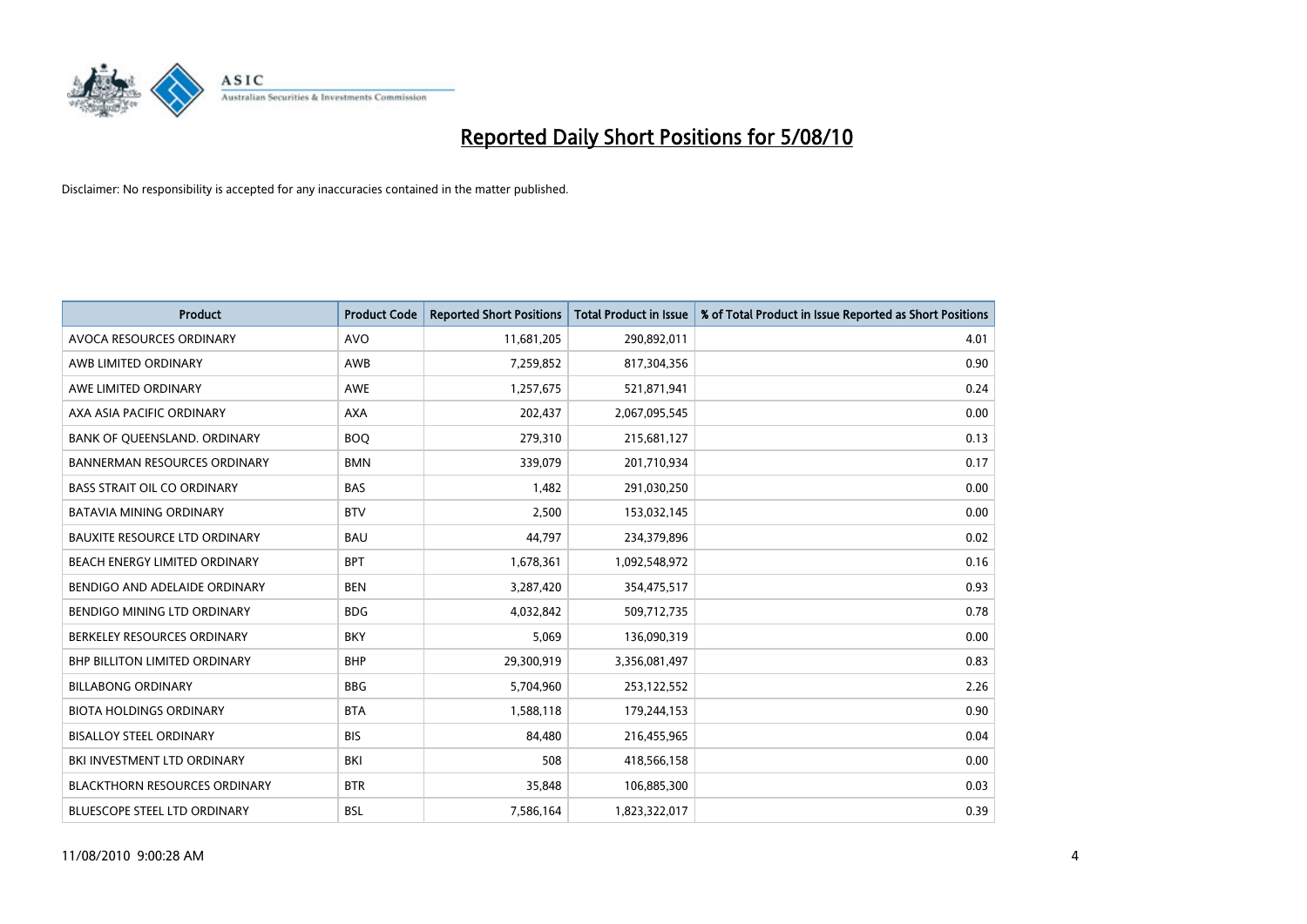

| <b>Product</b>                           | <b>Product Code</b> | <b>Reported Short Positions</b> | <b>Total Product in Issue</b> | % of Total Product in Issue Reported as Short Positions |
|------------------------------------------|---------------------|---------------------------------|-------------------------------|---------------------------------------------------------|
| <b>BOART LONGYEAR ORDINARY</b>           | <b>BLY</b>          | 2,889,207                       | 461,163,412                   | 0.61                                                    |
| <b>BOOM LOGISTICS ORDINARY</b>           | <b>BOL</b>          | 346,037                         | 460,795,156                   | 0.07                                                    |
| BORAL LIMITED, ORDINARY                  | <b>BLD</b>          | 14,934,730                      | 667,285,171                   | 2.20                                                    |
| BOTSWANA METALS LTD ORDINARY             | <b>BML</b>          | 7,000                           | 106,087,760                   | 0.01                                                    |
| <b>BOW ENERGY LIMITED ORDINARY</b>       | <b>BOW</b>          | 2,855,027                       | 280,607,187                   | 1.02                                                    |
| <b>BRADKEN LIMITED ORDINARY</b>          | <b>BKN</b>          | 414,779                         | 138,747,494                   | 0.29                                                    |
| <b>BRAMBLES LIMITED ORDINARY</b>         | <b>BXB</b>          | 7,894,731                       | 1,422,229,707                 | 0.53                                                    |
| BRAVURA SOLUTIONS ORDINARY               | <b>BVA</b>          | 1,252,779                       | 648,127,461                   | 0.19                                                    |
| <b>BREVILLE GROUP LTD ORDINARY</b>       | <b>BRG</b>          | 2.740                           | 129,515,322                   | 0.00                                                    |
| <b>BRICKWORKS LIMITED ORDINARY</b>       | <b>BKW</b>          | 19,965                          | 147,235,904                   | 0.01                                                    |
| <b>BROCKMAN RESOURCES ORDINARY</b>       | <b>BRM</b>          | 171,862                         | 141,488,151                   | 0.11                                                    |
| BT INVESTMENT MNGMNT ORDINARY            | <b>BTT</b>          | 11,036                          | 160,000,000                   | 0.01                                                    |
| <b>BUNNINGS WAREHOUSE ORDINARY UNITS</b> | <b>BWP</b>          | 453,834                         | 420,711,773                   | 0.11                                                    |
| <b>BURU ENERGY ORDINARY</b>              | <b>BRU</b>          | 171,612                         | 182,769,813                   | 0.09                                                    |
| <b>CABCHARGE AUSTRALIA ORDINARY</b>      | CAB                 | 1,474,191                       | 120,437,014                   | 1.24                                                    |
| CALTEX AUSTRALIA ORDINARY                | <b>CTX</b>          | 6,424,133                       | 270,000,000                   | 2.38                                                    |
| CAMPBELL BROTHERS ORDINARY               | CPB                 | 398,937                         | 63,517,495                    | 0.64                                                    |
| CAPE LAMBERT RES LTD ORDINARY            | <b>CFE</b>          | 294,838                         | 593,166,467                   | 0.05                                                    |
| <b>CARBON ENERGY ORDINARY</b>            | <b>CNX</b>          | 446,082                         | 609,497,650                   | 0.06                                                    |
| CARDNO LIMITED ORDINARY                  | CDD                 | 329,563                         | 90,510,461                    | 0.36                                                    |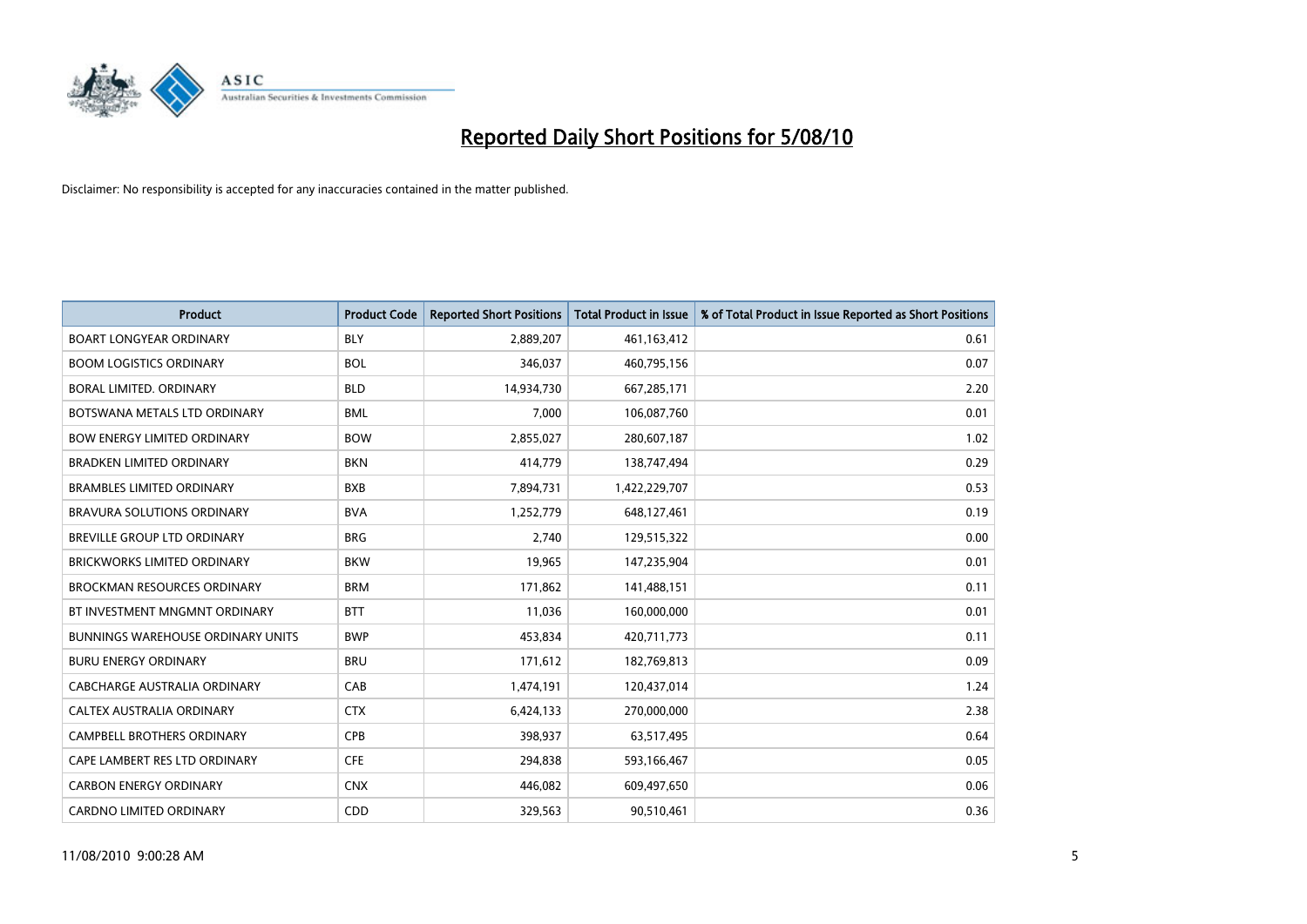

| <b>Product</b>                             | <b>Product Code</b> | <b>Reported Short Positions</b> | <b>Total Product in Issue</b> | % of Total Product in Issue Reported as Short Positions |
|--------------------------------------------|---------------------|---------------------------------|-------------------------------|---------------------------------------------------------|
| CARNARVON PETROLEUM ORDINARY               | <b>CVN</b>          | 985,817                         | 686,759,634                   | 0.13                                                    |
| CARNEGIE WAVE ENERGY ORDINARY              | <b>CWE</b>          | 83,000                          | 565,237,627                   | 0.01                                                    |
| <b>CARPATHIAN RESOURCES ORDINARY</b>       | <b>CPN</b>          | 75,000                          | 265,533,501                   | 0.03                                                    |
| CARPENTARIA EXP. LTD ORDINARY              | CAP                 | 9,777                           | 93,821,301                    | 0.01                                                    |
| CARSALES.COM LTD ORDINARY                  | <b>CRZ</b>          | 527,884                         | 232,490,800                   | 0.22                                                    |
| CASH CONVERTERS ORD/DIV ACCESS             | CCV                 | 30,519                          | 379,761,025                   | 0.00                                                    |
| <b>CASPIAN OIL &amp; GAS ORDINARY</b>      | <b>CIG</b>          | 50.000                          | 1,331,500,513                 | 0.00                                                    |
| CATALPA RESOURCES ORDINARY                 | <b>CAH</b>          | 95,675                          | 162,749,311                   | 0.05                                                    |
| CEC GROUP LIMITED ORDINARY                 | <b>CEG</b>          | 1,750                           | 79,662,662                    | 0.00                                                    |
| <b>CELLNET GROUP ORDINARY</b>              | <b>CLT</b>          | 1,342                           | 73,472,079                    | 0.00                                                    |
| CENTENNIAL COAL ORDINARY                   | <b>CEY</b>          | 2,316,094                       | 395,028,737                   | 0.59                                                    |
| CENTRAL PETROLEUM ORDINARY                 | <b>CTP</b>          | 11,455                          | 907,291,115                   | 0.00                                                    |
| <b>CENTRO PROPERTIES UNITS/ORD STAPLED</b> | <b>CNP</b>          | 323,831                         | 972,414,514                   | 0.03                                                    |
| CENTRO RETAIL GROUP STAPLED SECURITIES     | <b>CER</b>          | 848,972                         | 2,286,399,424                 | 0.04                                                    |
| <b>CERAMIC FUEL CELLS ORDINARY</b>         | <b>CFU</b>          | 132,140                         | 1,029,873,280                 | 0.02                                                    |
| CFS RETAIL PROPERTY UNITS                  | <b>CFX</b>          | 62,940,283                      | 2,510,727,671                 | 2.50                                                    |
| <b>CGA MINING LIMITED ORDINARY</b>         | <b>CGX</b>          | 1.900                           | 331,294,976                   | 0.00                                                    |
| CHALLENGER DIV.PRO. STAPLED UNITS          | <b>CDI</b>          | 139,198                         | 913,426,007                   | 0.01                                                    |
| <b>CHALLENGER F.S.G.LTD ORDINARY</b>       | <b>CGF</b>          | 11,371,991                      | 499,473,232                   | 2.26                                                    |
| <b>CHALLENGER INFRAST, STAPLED UNITS</b>   | <b>CIF</b>          | 38.420                          | 317,867,768                   | 0.01                                                    |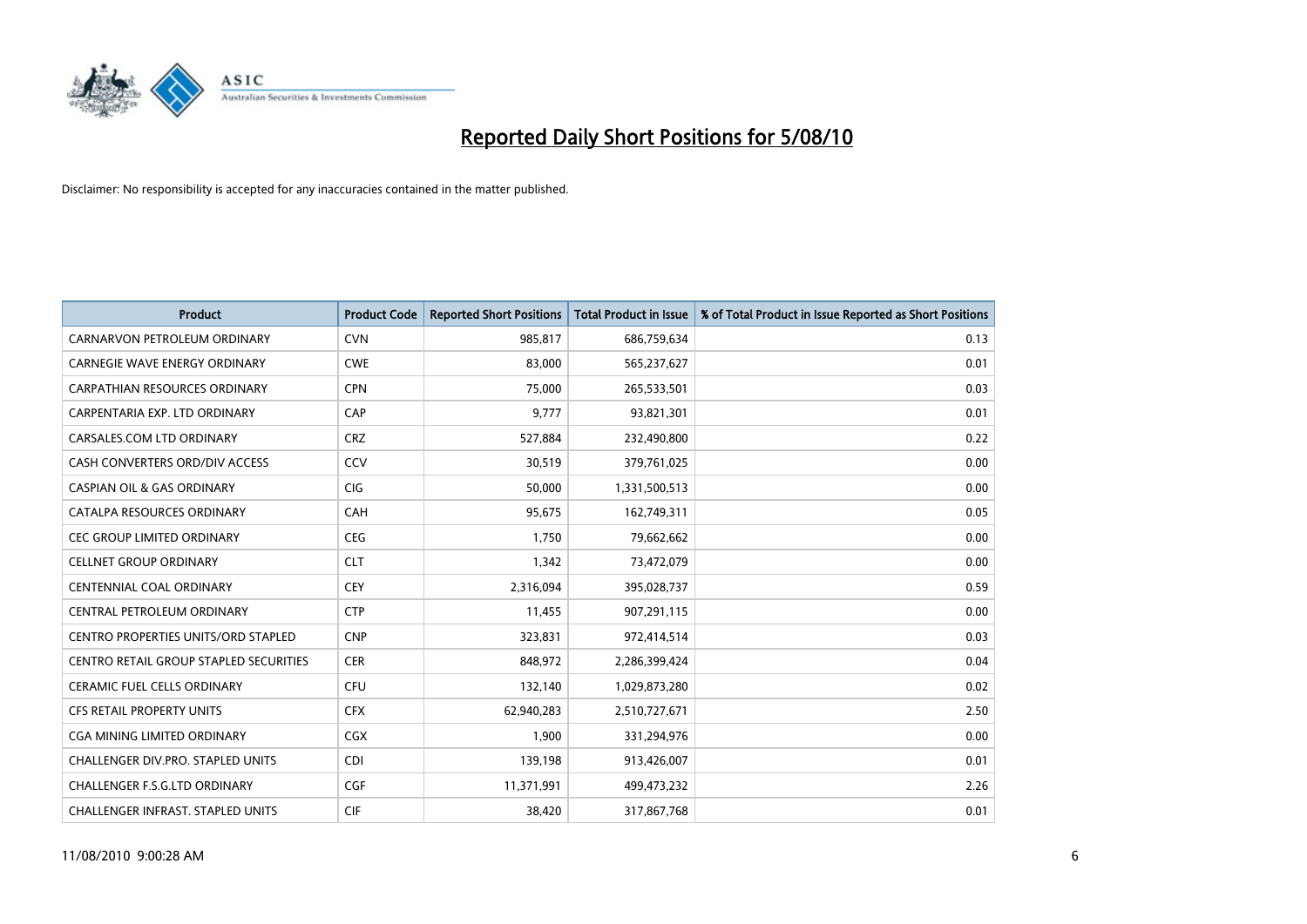

| <b>Product</b>                          | <b>Product Code</b> | <b>Reported Short Positions</b> | Total Product in Issue | % of Total Product in Issue Reported as Short Positions |
|-----------------------------------------|---------------------|---------------------------------|------------------------|---------------------------------------------------------|
| <b>CHANDLER MACLEOD LTD ORDINARY</b>    | <b>CMG</b>          | 11,970                          | 421,812,960            | 0.00                                                    |
| CHARTER HALL GROUP STAPLED US PROHIBIT. | <b>CHC</b>          | 757,476                         | 1,212,723,832          | 0.05                                                    |
| <b>CHARTER HALL OFFICE UNIT</b>         | CQO                 | 3,654,172                       | 4,872,354,215          | 0.07                                                    |
| <b>CHARTER HALL RETAIL UNITS</b>        | <b>COR</b>          | 2,456,054                       | 1,505,216,260          | 0.16                                                    |
| CHEMGENEX PHARMACEUT ORDINARY           | <b>CXS</b>          | 221,509                         | 283,348,870            | 0.08                                                    |
| CITADEL RESOURCE GRP ORDINARY           | CGG                 | 2,698,149                       | 2,367,091,408          | 0.11                                                    |
| CITIGOLD CORP LTD ORDINARY              | <b>CTO</b>          | 2,098,686                       | 928,565,634            | 0.23                                                    |
| CLINUVEL PHARMACEUT. ORDINARY           | <b>CUV</b>          | 41,277                          | 303,188,665            | 0.01                                                    |
| <b>CLOUGH LIMITED ORDINARY</b>          | <b>CLO</b>          | 599,778                         | 768,776,269            | 0.07                                                    |
| <b>COAL &amp; ALLIED ORDINARY</b>       | <b>CNA</b>          | 349                             | 86,584,735             | 0.00                                                    |
| COAL OF AFRICA LTD ORDINARY             | <b>CZA</b>          | 335,701                         | 530,514,663            | 0.07                                                    |
| <b>COALSPUR MINES LTD ORDINARY</b>      | <b>CPL</b>          | 107,174                         | 363,553,134            | 0.03                                                    |
| COCA-COLA AMATIL ORDINARY               | <b>CCL</b>          | 4,376,149                       | 754,602,169            | 0.55                                                    |
| <b>COCHLEAR LIMITED ORDINARY</b>        | <b>COH</b>          | 956.664                         | 56,543,401             | 1.66                                                    |
| COEUR D'ALENE MINES. CDI 1:1            | <b>CXC</b>          | 1,710                           | 4,434,254              | 0.04                                                    |
| <b>COFFEY INTERNATIONAL ORDINARY</b>    | <b>COF</b>          | 17,808                          | 129,035,760            | 0.01                                                    |
| COMMONWEALTH BANK, ORDINARY             | <b>CBA</b>          | 14,191,019                      | 1,548,777,374          | 0.90                                                    |
| <b>COMMONWEALTH PROP ORDINARY UNITS</b> | <b>CPA</b>          | 27,741,318                      | 2,012,803,230          | 1.38                                                    |
| <b>COMPASS RESOURCES ORDINARY</b>       | <b>CMR</b>          | 101,480                         | 147,402,920            | 0.07                                                    |
| <b>COMPUTERSHARE LTD ORDINARY</b>       | <b>CPU</b>          | 2,660,884                       | 555,664,059            | 0.47                                                    |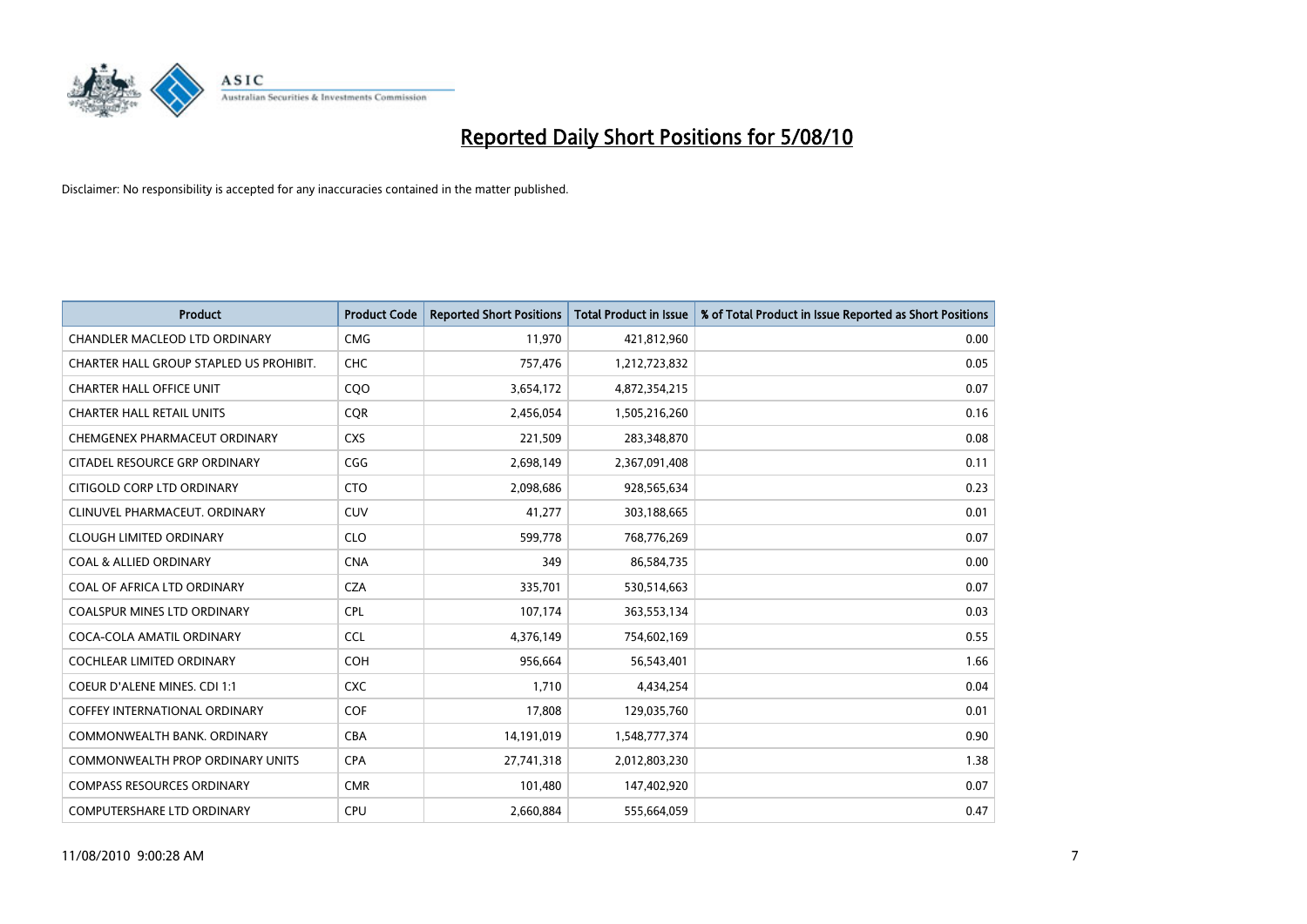

| <b>Product</b>                                  | <b>Product Code</b> | <b>Reported Short Positions</b> | Total Product in Issue | % of Total Product in Issue Reported as Short Positions |
|-------------------------------------------------|---------------------|---------------------------------|------------------------|---------------------------------------------------------|
| <b>CONNECTEAST GROUP STAPLED</b>                | <b>CEU</b>          | 29,809,235                      | 3,940,145,951          | 0.76                                                    |
| CONQUEST MINING ORDINARY                        | <b>COT</b>          | 937,968                         | 353,151,103            | 0.26                                                    |
| CONSOLIDATED MEDIA, ORDINARY                    | <b>CMJ</b>          | 4,723,756                       | 596,758,471            | 0.80                                                    |
| CONTANGO MICROCAP ORDINARY                      | <b>CTN</b>          | 7,500                           | 150,088,688            | 0.00                                                    |
| <b>COOPER ENERGY LTD ORDINARY</b>               | COE                 | 14,860                          | 292,576,001            | 0.01                                                    |
| <b>COPPER STRIKE LTD ORDINARY</b>               | <b>CSE</b>          | 714                             | 116,455,571            | 0.00                                                    |
| <b>CORPORATE EXPRESS ORDINARY</b>               | <b>CXP</b>          | 148                             | 169,366,966            | 0.00                                                    |
| <b>COUNT FINANCIAL ORDINARY</b>                 | COU                 | 214                             | 258,835,269            | 0.00                                                    |
| CRANE GROUP LIMITED ORDINARY                    | <b>CRG</b>          | 2,516,968                       | 78,286,427             | 3.21                                                    |
| <b>CREDIT SUISSE PL100 ORD/UNITS FULLY PAID</b> | <b>CSW</b>          | 2,080,000                       | 37,944,995             | 5.48                                                    |
| <b>CROMWELL GROUP STAPLED SECURITIES</b>        | <b>CMW</b>          | 106,982                         | 879,834,934            | 0.01                                                    |
| <b>CROWN LIMITED ORDINARY</b>                   | <b>CWN</b>          | 5,338,063                       | 753,555,290            | 0.70                                                    |
| CS GP100 AUST TRUST ORDINARY UNITS              | <b>CSI</b>          | 1.300.000                       | 43,398,143             | 3.00                                                    |
| <b>CSG LIMITED ORDINARY</b>                     | CSV                 | 94,684                          | 242,607,695            | 0.04                                                    |
| <b>CSL LIMITED ORDINARY</b>                     | <b>CSL</b>          | 13,334,930                      | 549,694,167            | 2.41                                                    |
| <b>CSR LIMITED ORDINARY</b>                     | <b>CSR</b>          | 10,035,075                      | 1,514,920,814          | 0.65                                                    |
| <b>CUDECO LIMITED ORDINARY</b>                  | CDU                 | 674,481                         | 136,065,740            | 0.50                                                    |
| <b>CUSTOMERS LIMITED ORDINARY</b>               | <b>CUS</b>          | 46,550                          | 135,521,531            | 0.03                                                    |
| DART ENERGY LTD ORDINARY                        | <b>DTE</b>          | 800,400                         | 419,751,256            | 0.19                                                    |
| DAVID JONES LIMITED ORDINARY                    | <b>DIS</b>          | 17,627,462                      | 510,945,759            | 3.46                                                    |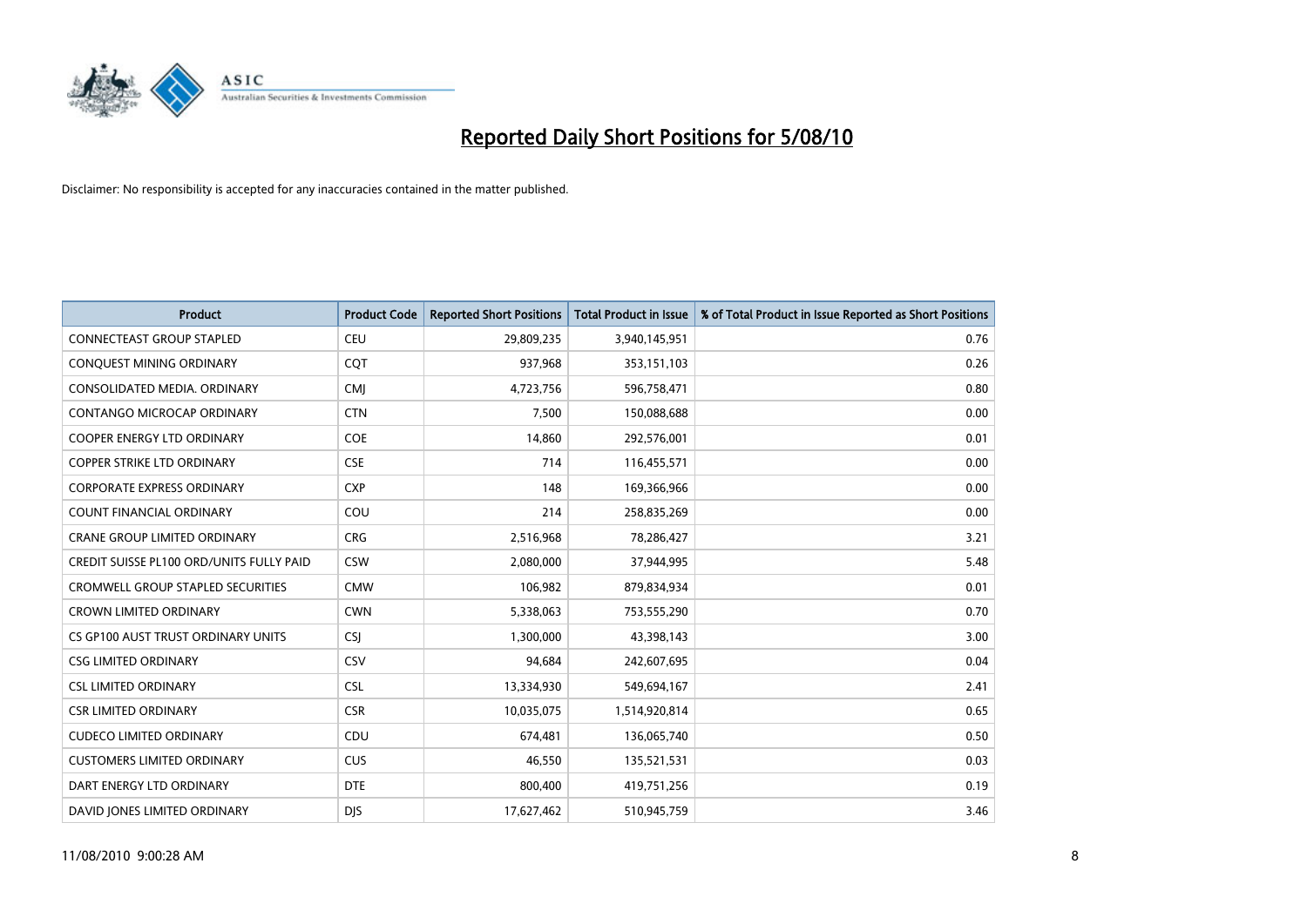

| <b>Product</b>                       | <b>Product Code</b> | <b>Reported Short Positions</b> | Total Product in Issue | % of Total Product in Issue Reported as Short Positions |
|--------------------------------------|---------------------|---------------------------------|------------------------|---------------------------------------------------------|
| DECMIL GROUP LIMITED ORDINARY        | <b>DCG</b>          | 17,397                          | 123,754,568            | 0.01                                                    |
| DEEP YELLOW LIMITED ORDINARY         | <b>DYL</b>          | 47,612                          | 1,125,814,458          | 0.00                                                    |
| DEVINE LIMITED ORDINARY              | <b>DVN</b>          | 1,000                           | 634,918,223            | 0.00                                                    |
| DEXUS PROPERTY GROUP STAPLED UNITS   | <b>DXS</b>          | 17,872,783                      | 4,820,821,799          | 0.37                                                    |
| DISCOVERY METALS LTD ORDINARY        | <b>DML</b>          | 5,979                           | 302,202,585            | 0.00                                                    |
| <b>DOMINION MINING ORDINARY</b>      | <b>DOM</b>          | 274,002                         | 103,327,059            | 0.26                                                    |
| DOMINO PIZZA ENTERPR ORDINARY        | <b>DMP</b>          | 2                               | 68,280,174             | 0.00                                                    |
| DOWNER EDI LIMITED ORDINARY          | <b>DOW</b>          | 1,959,122                       | 336,582,351            | 0.59                                                    |
| DUET GROUP STAPLED US PROHIBIT.      | <b>DUE</b>          | 339,507                         | 870,559,400            | 0.04                                                    |
| DULUXGROUP LIMITED ORDINARY          | <b>DLX</b>          | 401,070                         | 366,038,208            | 0.09                                                    |
| EASTERN STAR GAS ORDINARY            | <b>ESG</b>          | 6,097,904                       | 872,224,422            | 0.69                                                    |
| EDT RETAIL TRUST UNITS               | <b>EDT</b>          | 99,457                          | 4,700,290,868          | 0.00                                                    |
| <b>ELDERS LIMITED ORDINARY</b>       | <b>ELD</b>          | 10,294,603                      | 448,598,480            | 2.29                                                    |
| ELDORADO GOLD CORP CDI 1:1           | EAU                 | 44,925                          | 22,388,646             | 0.20                                                    |
| ELIXIR PETROLEUM LTD ORDINARY        | <b>EXR</b>          | 324,400                         | 188,988,472            | 0.17                                                    |
| <b>EMECO HOLDINGS ORDINARY</b>       | <b>EHL</b>          | 1,992,510                       | 631,237,586            | 0.32                                                    |
| <b>ENERGY RESOURCES ORDINARY 'A'</b> | <b>ERA</b>          | 308,673                         | 190,737,934            | 0.16                                                    |
| ENERGY WORLD CORPOR. ORDINARY        | <b>EWC</b>          | 691,081                         | 1,561,166,672          | 0.04                                                    |
| <b>ENTEK ENERGY LTD ORDINARY</b>     | ETE                 | 489,903                         | 225,192,535            | 0.22                                                    |
| <b>ENTELLECT SOLUTIONS ORDINARY</b>  | <b>ESN</b>          | 464.050                         | 1,740,334,200          | 0.03                                                    |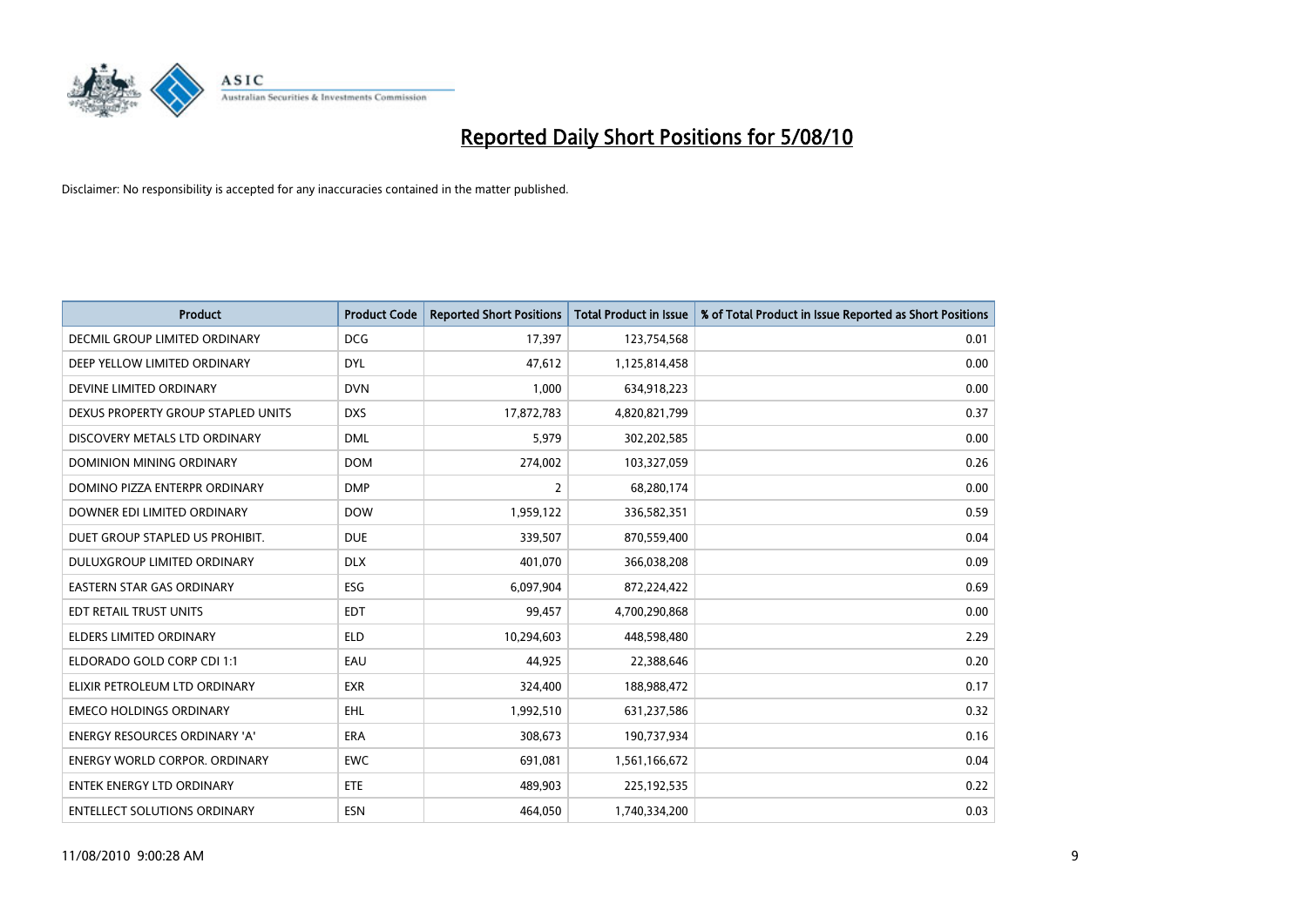

| <b>Product</b>                            | <b>Product Code</b> | <b>Reported Short Positions</b> | Total Product in Issue | % of Total Product in Issue Reported as Short Positions |
|-------------------------------------------|---------------------|---------------------------------|------------------------|---------------------------------------------------------|
| <b>ENVESTRA LIMITED ORDINARY</b>          | <b>ENV</b>          | 880,701                         | 1,386,827,962          | 0.05                                                    |
| EQUINOX MINERALS LTD CHESS DEPOSITARY INT | EON                 | 8,498,885                       | 707,734,878            | 1.19                                                    |
| EVEREST FINANCIAL ORDINARY                | <b>EFG</b>          | 4,300                           | 251,442,316            | 0.00                                                    |
| EXTRACT RESOURCES ORDINARY                | <b>EXT</b>          | 1,834,052                       | 243,252,298            | 0.73                                                    |
| FAIRFAX MEDIA LTD ORDINARY                | <b>FXI</b>          | 297,723,563                     | 2,351,955,725          | 12.63                                                   |
| <b>FANTASTIC HOLDINGS ORDINARY</b>        | <b>FAN</b>          | 4,663                           | 102,669,351            | 0.00                                                    |
| FERRAUS LIMITED ORDINARY                  | <b>FRS</b>          | 370                             | 202,695,137            | 0.00                                                    |
| FISHER & PAYKEL APP. ORDINARY             | <b>FPA</b>          | 9,117,123                       | 724,235,162            | 1.26                                                    |
| FISHER & PAYKEL H. ORDINARY               | <b>FPH</b>          | 1,276,683                       | 517,418,502            | 0.25                                                    |
| FKP PROPERTY GROUP STAPLED SECURITIES     | <b>FKP</b>          | 5,322,610                       | 1,166,821,398          | 0.46                                                    |
| FLEETWOOD CORP ORDINARY                   | <b>FWD</b>          | 74,529                          | 53,967,182             | 0.13                                                    |
| FLETCHER BUILDING ORDINARY                | <b>FBU</b>          | 378,637                         | 606,946,993            | 0.05                                                    |
| FLEXIGROUP LIMITED ORDINARY               | <b>FXL</b>          | 50.997                          | 270,818,164            | 0.02                                                    |
| <b>FLIGHT CENTRE ORDINARY</b>             | <b>FLT</b>          | 2,509,156                       | 99,782,560             | 2.52                                                    |
| FLINDERS MINES LTD ORDINARY               | <b>FMS</b>          | 20,752,618                      | 1,820,149,571          | 1.15                                                    |
| <b>FOCUS MINERALS LTD ORDINARY</b>        | <b>FML</b>          | 2,000                           | 2,865,543,210          | 0.00                                                    |
| <b>FORTE ENERGY NL ORDINARY</b>           | <b>FTE</b>          | 2,658,986                       | 580,658,031            | 0.46                                                    |
| FORTESCUE METALS GRP ORDINARY             | <b>FMG</b>          | 25,031,673                      | 3,107,365,095          | 0.79                                                    |
| <b>FOSTER'S GROUP ORDINARY</b>            | FGL                 | 9,125,015                       | 1,930,432,682          | 0.43                                                    |
| FTD CORPORATION ORDINARY                  | <b>FTD</b>          | 8.088                           | 100,421,069            | 0.01                                                    |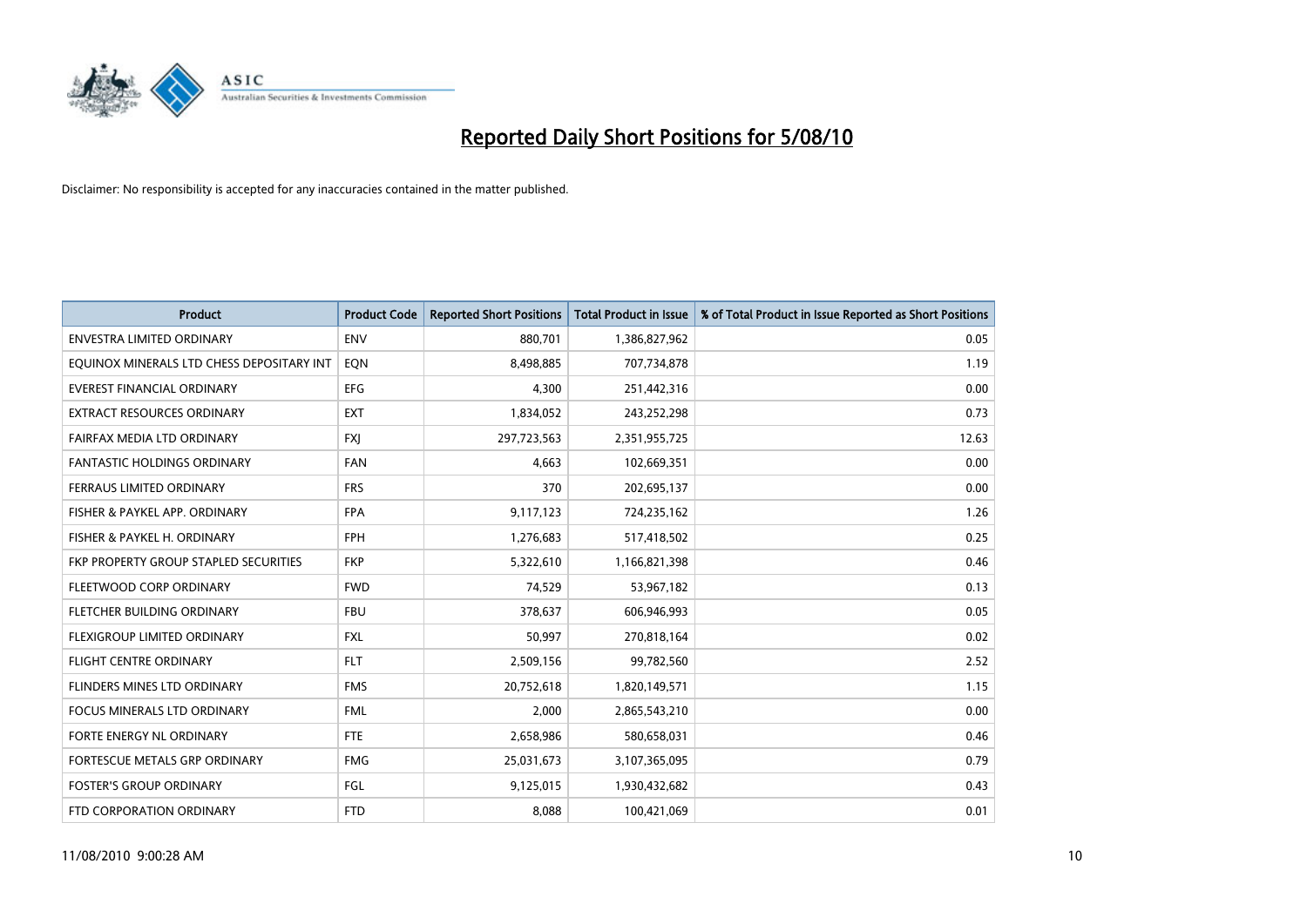

| <b>Product</b>                                   | <b>Product Code</b> | <b>Reported Short Positions</b> | <b>Total Product in Issue</b> | % of Total Product in Issue Reported as Short Positions |
|--------------------------------------------------|---------------------|---------------------------------|-------------------------------|---------------------------------------------------------|
| <b>FUNTASTIC LIMITED ORDINARY</b>                | <b>FUN</b>          | 322,528                         | 340,997,682                   | 0.09                                                    |
| <b>G.U.D. HOLDINGS ORDINARY</b>                  | GUD                 | 155,118                         | 67,703,709                    | 0.22                                                    |
| <b>GALAXY RESOURCES ORDINARY</b>                 | <b>GXY</b>          | 113,299                         | 190,553,358                   | 0.06                                                    |
| <b>GEODYNAMICS LIMITED ORDINARY</b>              | GDY                 | 431,657                         | 292,840,219                   | 0.15                                                    |
| <b>GINDALBIE METALS LTD ORDINARY</b>             | <b>GBG</b>          | 7,389,568                       | 849,478,099                   | 0.87                                                    |
| <b>GIRALIA RESOURCES NL ORDINARY</b>             | <b>GIR</b>          | 353,896                         | 178,310,170                   | 0.19                                                    |
| <b>GLOBAL MINING ORDINARY</b>                    | <b>GMI</b>          | 8.951                           | 199,725,607                   | 0.00                                                    |
| <b>GLOUCESTER COAL ORDINARY</b>                  | GCL                 | 258,592                         | 81,962,133                    | 0.32                                                    |
| <b>GME RESOURCES LTD ORDINARY</b>                | <b>GME</b>          | 800                             | 302,352,750                   | 0.00                                                    |
| <b>GOLDEN GATE PETROL ORDINARY</b>               | GGP                 | 11,538                          | 975,826,623                   | 0.00                                                    |
| <b>GOLDEN WEST RESOURCE ORDINARY</b>             | <b>GWR</b>          | 1,617                           | 164,606,127                   | 0.00                                                    |
| <b>GOODMAN FIELDER, ORDINARY</b>                 | <b>GFF</b>          | 2,781,455                       | 1,380,386,438                 | 0.21                                                    |
| <b>GOODMAN GROUP STAPLED US PROHIBIT.</b>        | <b>GMG</b>          | 3,328,540                       | 6,369,751,394                 | 0.05                                                    |
| <b>GPT GROUP STAPLED SEC.</b>                    | <b>GPT</b>          | 11,938,707                      | 1,855,529,431                 | 0.63                                                    |
| <b>GRAINCORP LIMITED A CLASS ORDINARY</b>        | <b>GNC</b>          | 1,813,565                       | 198,318,900                   | 0.93                                                    |
| <b>GRANGE RESOURCES. ORDINARY</b>                | GRR                 | 1,570,503                       | 1,151,778,896                 | 0.14                                                    |
| <b>GREAT SOUTHERN LTD ORDINARY</b>               | <b>GTP</b>          | 4,658,484                       | 643,234,118                   | 0.72                                                    |
| <b>GREENLAND MIN EN LTD ORDINARY</b>             | GGG                 | 42,900                          | 249,905,308                   | 0.02                                                    |
| <b>GUINNESS PEAT GROUP. CHESS DEPOSITARY INT</b> | <b>GPG</b>          | 55                              | 334,319,260                   | 0.00                                                    |
| <b>GUNNS LIMITED ORDINARY</b>                    | <b>GNS</b>          | 8,303,604                       | 806,734,892                   | 1.02                                                    |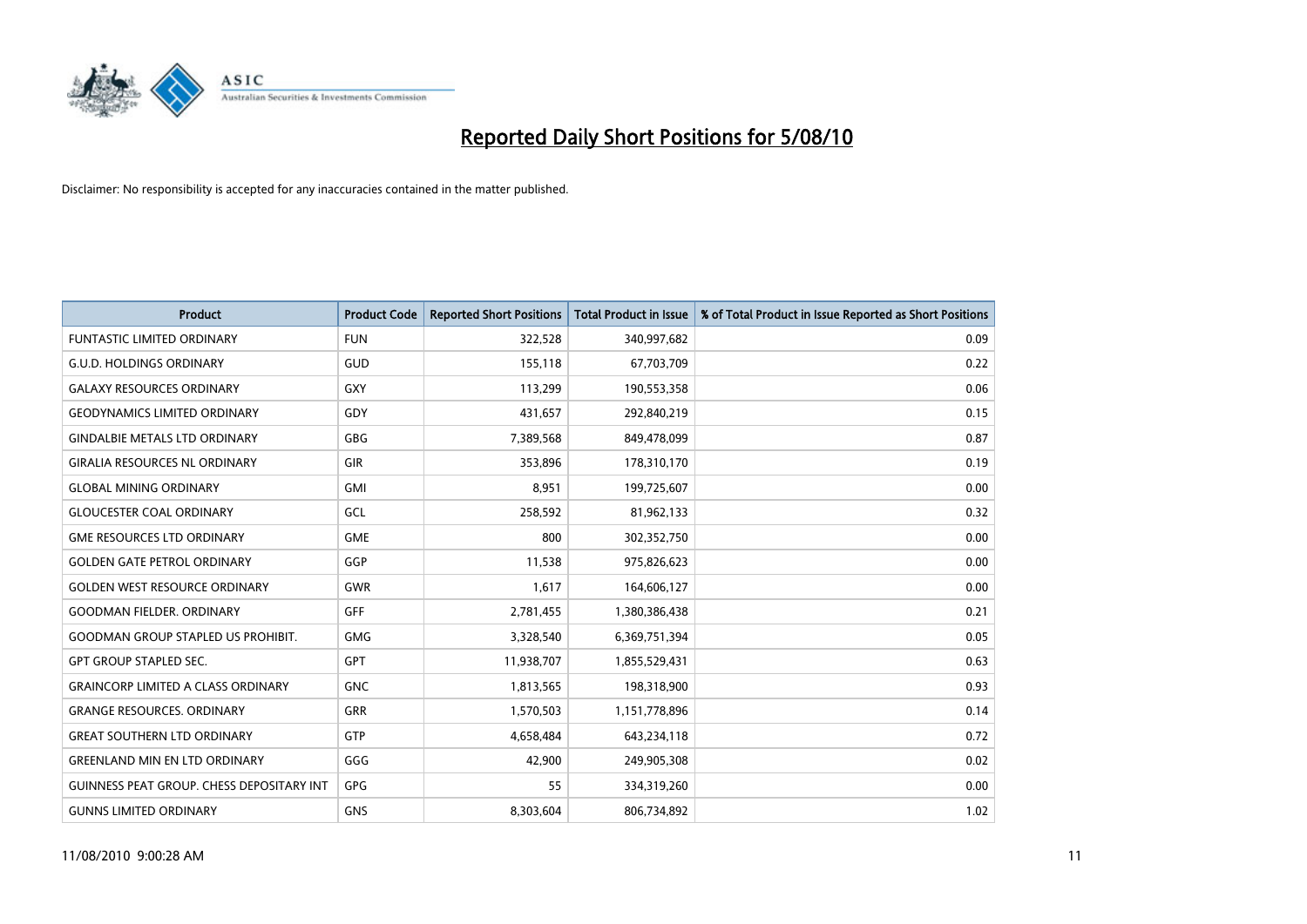

| <b>Product</b>                        | <b>Product Code</b> | <b>Reported Short Positions</b> | <b>Total Product in Issue</b> | % of Total Product in Issue Reported as Short Positions |
|---------------------------------------|---------------------|---------------------------------|-------------------------------|---------------------------------------------------------|
| <b>GWA INTERNATIONAL ORDINARY</b>     | <b>GWT</b>          | 2,517,449                       | 301,102,514                   | 0.84                                                    |
| HARVEY NORMAN ORDINARY                | <b>HVN</b>          | 31,417,664                      | 1,062,316,784                 | 2.95                                                    |
| HASTIE GROUP LIMITED ORDINARY         | <b>HST</b>          | 105,876                         | 239,716,924                   | 0.04                                                    |
| HASTINGS DIVERSIFIED STAPLED SECURITY | <b>HDF</b>          | 357,486                         | 513,336,482                   | 0.06                                                    |
| HEALTHSCOPE LIMITED ORDINARY          | <b>HSP</b>          | 1,166,529                       | 317,335,186                   | 0.36                                                    |
| <b>HEARTWARE INT INC CDI 35:1</b>     | <b>HIN</b>          | 272,008                         | 72,583,000                    | 0.37                                                    |
| <b>HENDERSON GROUP CDI 1:1</b>        | <b>HGG</b>          | 6,347,781                       | 566,751,863                   | 1.12                                                    |
| HFA HOLDINGS LIMITED ORDINARY         | <b>HFA</b>          | 1,837,848                       | 469,330,170                   | 0.38                                                    |
| HIGHLANDS PACIFIC ORDINARY            | <b>HIG</b>          | 2,382,826                       | 669,062,148                   | 0.36                                                    |
| HILLGROVE RES LTD ORDINARY            | <b>HGO</b>          | 10,000                          | 482,553,890                   | 0.00                                                    |
| HILLS INDUSTRIES LTD ORDINARY         | <b>HIL</b>          | 2,070,631                       | 248,219,660                   | 0.82                                                    |
| HORIZON OIL LIMITED ORDINARY          | <b>HZN</b>          | 2,275,950                       | 1,126,621,515                 | 0.20                                                    |
| HUNNU COAL LIMITED ORDINARY           | <b>HUN</b>          | 6,983                           | 109,600,002                   | 0.01                                                    |
| <b>ICON ENERGY LIMITED ORDINARY</b>   | <b>ICN</b>          | 353,197                         | 439,801,394                   | 0.09                                                    |
| <b>IINET LIMITED ORDINARY</b>         | <b>IIN</b>          | 1,038,450                       | 151,898,119                   | 0.68                                                    |
| ILUKA RESOURCES ORDINARY              | ILU                 | 9,535,950                       | 418,700,517                   | 2.28                                                    |
| IMF (AUSTRALIA) LTD ORDINARY          | <b>IMF</b>          | 380,428                         | 122,496,819                   | 0.31                                                    |
| IMX RESOURCES LTD ORDINARY            | <b>IXR</b>          | 20,000                          | 260,252,803                   | 0.01                                                    |
| <b>INCITEC PIVOT ORDINARY</b>         | <b>IPL</b>          | 10,160,038                      | 1,628,730,107                 | 0.63                                                    |
| <b>INDAGO RESOURCES LTD ORDINARY</b>  | <b>IDG</b>          | 8,179                           | 99,449,536                    | 0.01                                                    |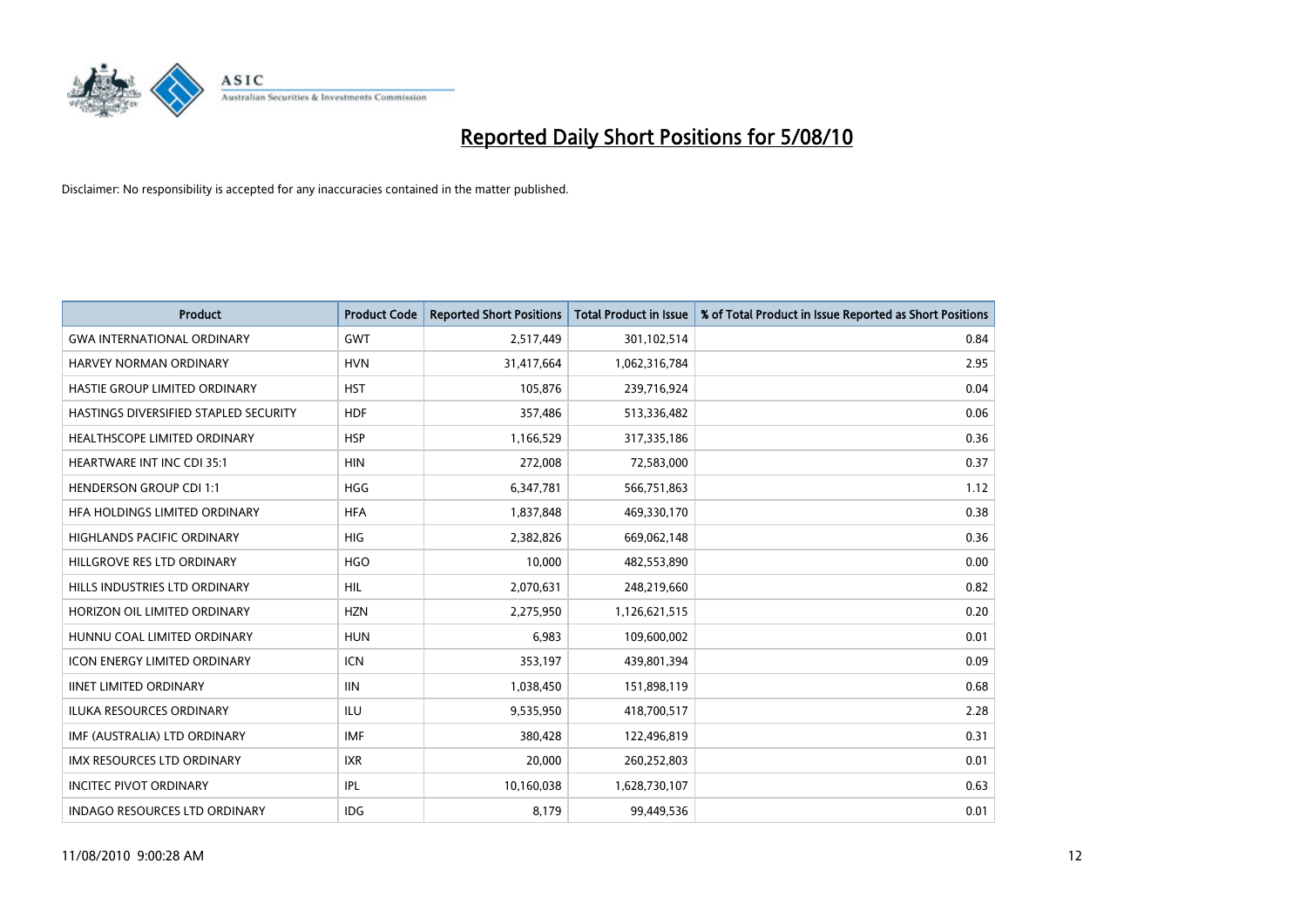

| <b>Product</b>                      | <b>Product Code</b> | <b>Reported Short Positions</b> | <b>Total Product in Issue</b> | % of Total Product in Issue Reported as Short Positions |
|-------------------------------------|---------------------|---------------------------------|-------------------------------|---------------------------------------------------------|
| <b>INDEPENDENCE GROUP ORDINARY</b>  | <b>IGO</b>          | 180,198                         | 113,813,539                   | 0.16                                                    |
| INDOPHIL RESOURCES ORDINARY         | <b>IRN</b>          | 339,850                         | 423,428,803                   | 0.07                                                    |
| <b>INDUSTREA LIMITED ORDINARY</b>   | IDL                 | 1,143,544                       | 956,668,877                   | 0.11                                                    |
| INFIGEN ENERGY STAPLED SECURITIES   | <b>IFN</b>          | 5,168,089                       | 760,374,428                   | 0.68                                                    |
| ING INDUSTRIAL FUND UNITS           | <b>IIF</b>          | 7,533,713                       | 2,592,249,647                 | 0.28                                                    |
| ING OFFICE FUND STAPLED SECURITIES  | <b>IOF</b>          | 1,110,867                       | 2,729,071,212                 | 0.04                                                    |
| ING RE COM GROUP STAPLED SECURITIES | <b>ILF</b>          | 9,075                           | 441,029,194                   | 0.00                                                    |
| INNAMINCKA PETROLEUM ORDINARY       | <b>INP</b>          | 14,205                          | 261,548,890                   | 0.01                                                    |
| <b>INSURANCE AUSTRALIA ORDINARY</b> | <b>IAG</b>          | 2,885,195                       | 2,078,994,021                 | 0.11                                                    |
| INTEGRA MINING LTD, ORDINARY        | <b>IGR</b>          | 1,668,120                       | 755,792,394                   | 0.21                                                    |
| INTOLL GROUP STAPLED SECURITIES     | <b>ITO</b>          | 383,876                         | 2,261,732,048                 | 0.01                                                    |
| <b>INTREPID MINES ORDINARY</b>      | <b>IAU</b>          | 177,271                         | 429,926,319                   | 0.04                                                    |
| <b>INVOCARE LIMITED ORDINARY</b>    | <b>IVC</b>          | 1,057,409                       | 102,069,091                   | 1.04                                                    |
| ION LIMITED ORDINARY                | <b>ION</b>          | 164,453                         | 256,365,105                   | 0.06                                                    |
| <b>IOOF HOLDINGS LTD ORDINARY</b>   | IFL.                | 1,513,813                       | 229,794,395                   | 0.63                                                    |
| IRESS MARKET TECH. ORDINARY         | <b>IRE</b>          | 1,225,167                       | 126,018,142                   | 0.97                                                    |
| <b>IRON ORE HOLDINGS ORDINARY</b>   | <b>IOH</b>          | 46,361                          | 135,374,850                   | 0.03                                                    |
| <b>ISHARES MSCI EAFE CDI 1:1</b>    | <b>IVE</b>          | 78,119                          | 590,400,000                   | 0.01                                                    |
| ISHARES MSCI EM MKTS CDI 1:1        | <b>IEM</b>          | 63,587                          | 425,700,000                   | 0.01                                                    |
| <b>ISOFT GROUP LIMITED ORDINARY</b> | <b>ISF</b>          | 13,692,327                      | 1,050,497,291                 | 1.31                                                    |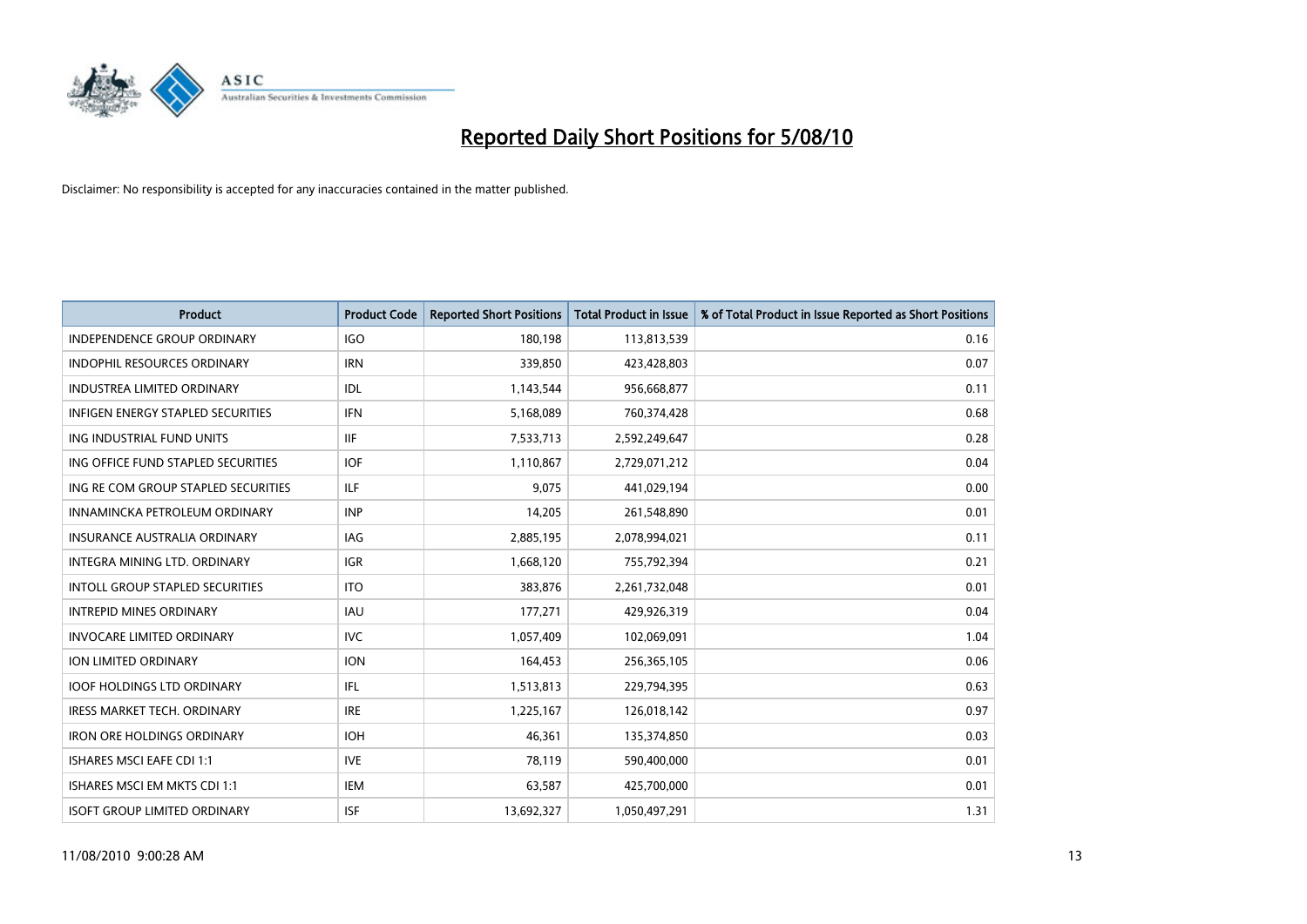

| <b>Product</b>                           | <b>Product Code</b> | <b>Reported Short Positions</b> | <b>Total Product in Issue</b> | % of Total Product in Issue Reported as Short Positions |
|------------------------------------------|---------------------|---------------------------------|-------------------------------|---------------------------------------------------------|
| <b>IVANHOE AUSTRALIA ORDINARY</b>        | <b>IVA</b>          | 317,193                         | 71,055,953                    | 0.45                                                    |
| <b>JABIRU METALS LTD ORDINARY</b>        | <b>JML</b>          | 490,181                         | 552,619,180                   | 0.08                                                    |
| JAMES HARDIE INDUST CHESS DEPOSITARY INT | <b>IHX</b>          | 15,250,505                      | 435,438,790                   | 3.49                                                    |
| <b>JAMESON RESOURCES ORDINARY</b>        | <b>JAL</b>          | 1,600,000                       | 63,885,910                    | 2.50                                                    |
| <b>IB HI-FI LIMITED ORDINARY</b>         | <b>IBH</b>          | 3,297,102                       | 108,344,987                   | 3.04                                                    |
| <b>KAGARA LTD ORDINARY</b>               | KZL                 | 4,906,057                       | 674,489,717                   | 0.73                                                    |
| KAROON GAS AUSTRALIA ORDINARY            | <b>KAR</b>          | 146,788                         | 177,546,198                   | 0.08                                                    |
| KATHMANDU HOLD LTD ORDINARY              | <b>KMD</b>          | 109,981                         | 200,000,000                   | 0.06                                                    |
| <b>KEYBRIDGE CAPITAL ORDINARY</b>        | <b>KBC</b>          | 5,999                           | 172,070,564                   | 0.00                                                    |
| KIMBERLEY METALS LTD ORDINARY            | <b>KBL</b>          | 2,609                           | 94,490,816                    | 0.00                                                    |
| KINGSGATE CONSOLID. ORDINARY             | <b>KCN</b>          | 373,963                         | 100,725,449                   | 0.36                                                    |
| LEIGHTON HOLDINGS ORDINARY               | LEI                 | 2,500,639                       | 300,687,299                   | 0.81                                                    |
| LEND LEASE GROUP UNIT/ORD STAPLED        | LLC                 | 504,680                         | 565,558,754                   | 0.09                                                    |
| LIHIR GOLD LIMITED. ORDINARY             | LGL                 | 9,691,739                       | 2,368,729,935                 | 0.39                                                    |
| LINC ENERGY LTD ORDINARY                 | <b>LNC</b>          | 1,383,723                       | 494,652,399                   | 0.28                                                    |
| LYNAS CORPORATION ORDINARY               | <b>LYC</b>          | 8,882,923                       | 1,655,499,093                 | 0.53                                                    |
| MAC SERVICES (THE) ORDINARY              | <b>MSL</b>          | 5,901                           | 165,966,692                   | 0.00                                                    |
| MACARTHUR COAL ORDINARY                  | MCC                 | 1,238,558                       | 254,333,109                   | 0.49                                                    |
| <b>MACMAHON HOLDINGS ORDINARY</b>        | <b>MAH</b>          | 7,103,971                       | 733,711,705                   | 0.96                                                    |
| MACO ATLAS ROADS GRP ORDINARY STAPLED    | <b>MOA</b>          | 2,633,967                       | 452,345,907                   | 0.58                                                    |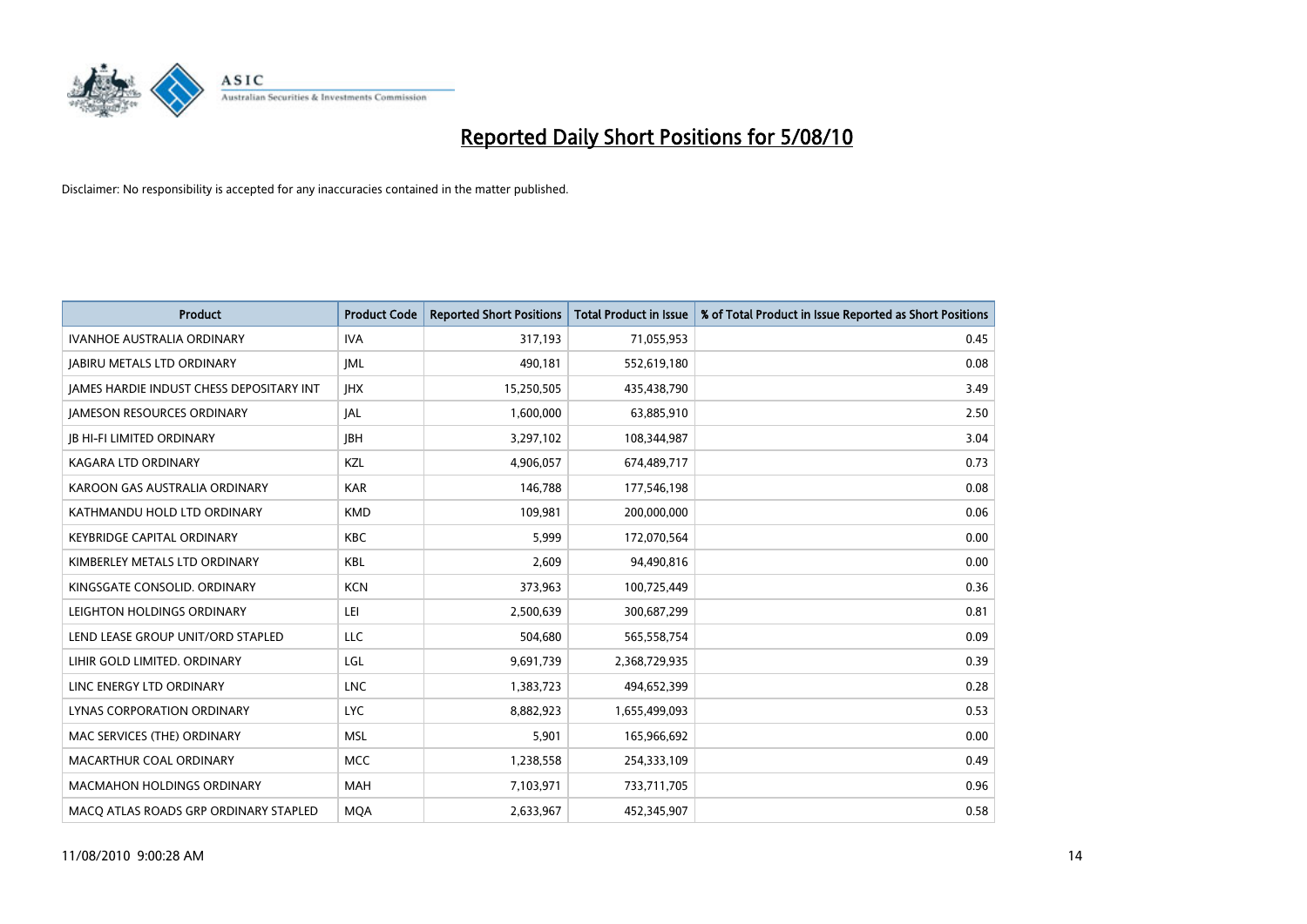

| <b>Product</b>                   | <b>Product Code</b> | <b>Reported Short Positions</b> | <b>Total Product in Issue</b> | % of Total Product in Issue Reported as Short Positions |
|----------------------------------|---------------------|---------------------------------|-------------------------------|---------------------------------------------------------|
| MACQUARIE GROUP LTD ORDINARY     | MQG                 | 4,786,497                       | 345,489,546                   | 1.40                                                    |
| <b>MANTRA RESOURCES ORDINARY</b> | <b>MRU</b>          | 49,650                          | 130,229,188                   | 0.04                                                    |
| MAP GROUP STAPLED US PROHIBIT.   | <b>MAP</b>          | 8,933,657                       | 1,861,210,782                 | 0.49                                                    |
| <b>MARION ENERGY ORDINARY</b>    | MAE                 | 374,994                         | 429,822,043                   | 0.09                                                    |
| MCPHERSON'S LTD ORDINARY         | <b>MCP</b>          | 8,228                           | 71,651,758                    | 0.01                                                    |
| MEDUSA MINING LTD ORDINARY       | <b>MML</b>          | 70,104                          | 187,584,911                   | 0.03                                                    |
| MELBOURNE IT LIMITED ORDINARY    | MLB                 | 166,915                         | 79,569,967                    | 0.21                                                    |
| MEO AUSTRALIA LTD ORDINARY       | <b>MEO</b>          | 194,475                         | 477,220,955                   | 0.03                                                    |
| <b>MERMAID MARINE ORDINARY</b>   | <b>MRM</b>          | 301,187                         | 186,884,825                   | 0.15                                                    |
| METALS X LIMITED ORDINARY        | <b>MLX</b>          | 326,940                         | 1,365,661,782                 | 0.03                                                    |
| METCASH LIMITED ORDINARY         | <b>MTS</b>          | 19,361,417                      | 765,675,951                   | 2.50                                                    |
| METGASCO LIMITED ORDINARY        | <b>MEL</b>          | 235,435                         | 249,006,674                   | 0.09                                                    |
| MICLYN EXP OFFSHR ORDINARY       | <b>MIO</b>          | 199,999                         | 271,700,000                   | 0.07                                                    |
| MINARA RESOURCES ORDINARY        | <b>MRE</b>          | 2,466,895                       | 1,167,783,517                 | 0.21                                                    |
| MINCOR RESOURCES NL ORDINARY     | <b>MCR</b>          | 1,660,546                       | 200,184,686                   | 0.82                                                    |
| MINERAL DEPOSITS ORDINARY        | <b>MDL</b>          | 2,155,329                       | 580,576,525                   | 0.36                                                    |
| MINERAL RESOURCES. ORDINARY      | <b>MIN</b>          | 330,583                         | 161,658,402                   | 0.19                                                    |
| MIRABELA NICKEL LTD ORDINARY     | <b>MBN</b>          | 7,752,054                       | 367, 162, 725                 | 2.08                                                    |
| MIRVAC GROUP STAPLED SECURITIES  | <b>MGR</b>          | 1,330,396                       | 3,266,304,329                 | 0.04                                                    |
| MITCHELL COMMUNITCA. ORDINARY    | <b>MCU</b>          | 16,057                          | 301,761,208                   | 0.01                                                    |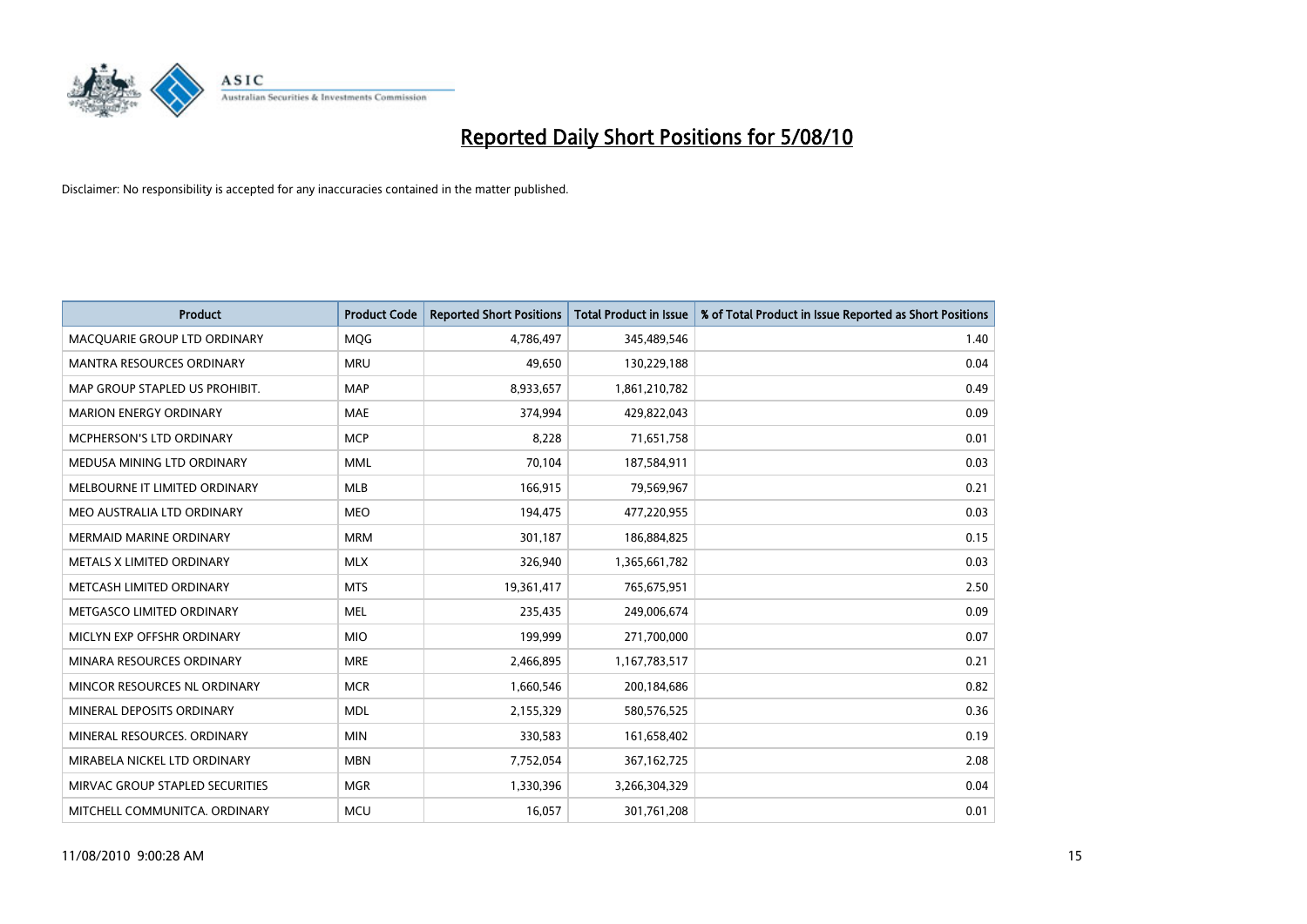

| <b>Product</b>                    | <b>Product Code</b> | <b>Reported Short Positions</b> | <b>Total Product in Issue</b> | % of Total Product in Issue Reported as Short Positions |
|-----------------------------------|---------------------|---------------------------------|-------------------------------|---------------------------------------------------------|
| <b>MOLOPO ENERGY LTD ORDINARY</b> | <b>MPO</b>          | 244,821                         | 250,822,584                   | 0.10                                                    |
| MONADELPHOUS GROUP ORDINARY       | <b>MND</b>          | 1,003,590                       | 86,459,327                    | 1.16                                                    |
| MORTGAGE CHOICE LTD ORDINARY      | <b>MOC</b>          | 307                             | 119,617,705                   | 0.00                                                    |
| MOSAIC OIL NL ORDINARY            | <b>MOS</b>          | 41,742                          | 821,710,775                   | 0.01                                                    |
| <b>MOUNT GIBSON IRON ORDINARY</b> | <b>MGX</b>          | 2,454,108                       | 1,079,570,693                 | 0.23                                                    |
| MURCHISON METALS LTD ORDINARY     | <b>MMX</b>          | 3,033,598                       | 435,384,268                   | 0.69                                                    |
| <b>MYER HOLDINGS LTD ORDINARY</b> | <b>MYR</b>          | 11,486,673                      | 581,517,884                   | 1.97                                                    |
| <b>MYSTATE LIMITED ORDINARY</b>   | <b>MYS</b>          | 1,400                           | 67,411,055                    | 0.00                                                    |
| NATIONAL AUST, BANK ORDINARY      | <b>NAB</b>          | 13,927,240                      | 2,133,245,479                 | 0.64                                                    |
| NATURAL FUEL LIMITED ORDINARY     | <b>NFL</b>          |                                 | 506,612,127                   | 0.00                                                    |
| NAVITAS LIMITED ORDINARY          | <b>NVT</b>          | 952,773                         | 342,361,526                   | 0.27                                                    |
| NEPTUNE MARINE ORDINARY           | <b>NMS</b>          | 995,811                         | 429,842,672                   | 0.22                                                    |
| NEW HOPE CORPORATION ORDINARY     | <b>NHC</b>          | 213,239                         | 827,730,549                   | 0.02                                                    |
| NEWCREST MINING ORDINARY          | <b>NCM</b>          | 30,046,315                      | 483,499,363                   | 6.18                                                    |
| NEWS CORP A NON-VOTING CDI        | <b>NWSLV</b>        | 592,487                         | 1,824,472,286                 | 0.02                                                    |
| NEWS CORP B VOTING CDI            | <b>NWS</b>          | 7,877,396                       | 798,520,953                   | 0.97                                                    |
| NEXBIS LIMITED ORDINARY           | <b>NBS</b>          | 63,733                          | 498,972,940                   | 0.01                                                    |
| NEXUS ENERGY LIMITED ORDINARY     | <b>NXS</b>          | 4,490,841                       | 958,061,849                   | 0.47                                                    |
| NIB HOLDINGS LIMITED ORDINARY     | <b>NHF</b>          | 472,440                         | 495,431,427                   | 0.09                                                    |
| NICK SCALI LIMITED ORDINARY       | <b>NCK</b>          | 35,846                          | 81,000,000                    | 0.04                                                    |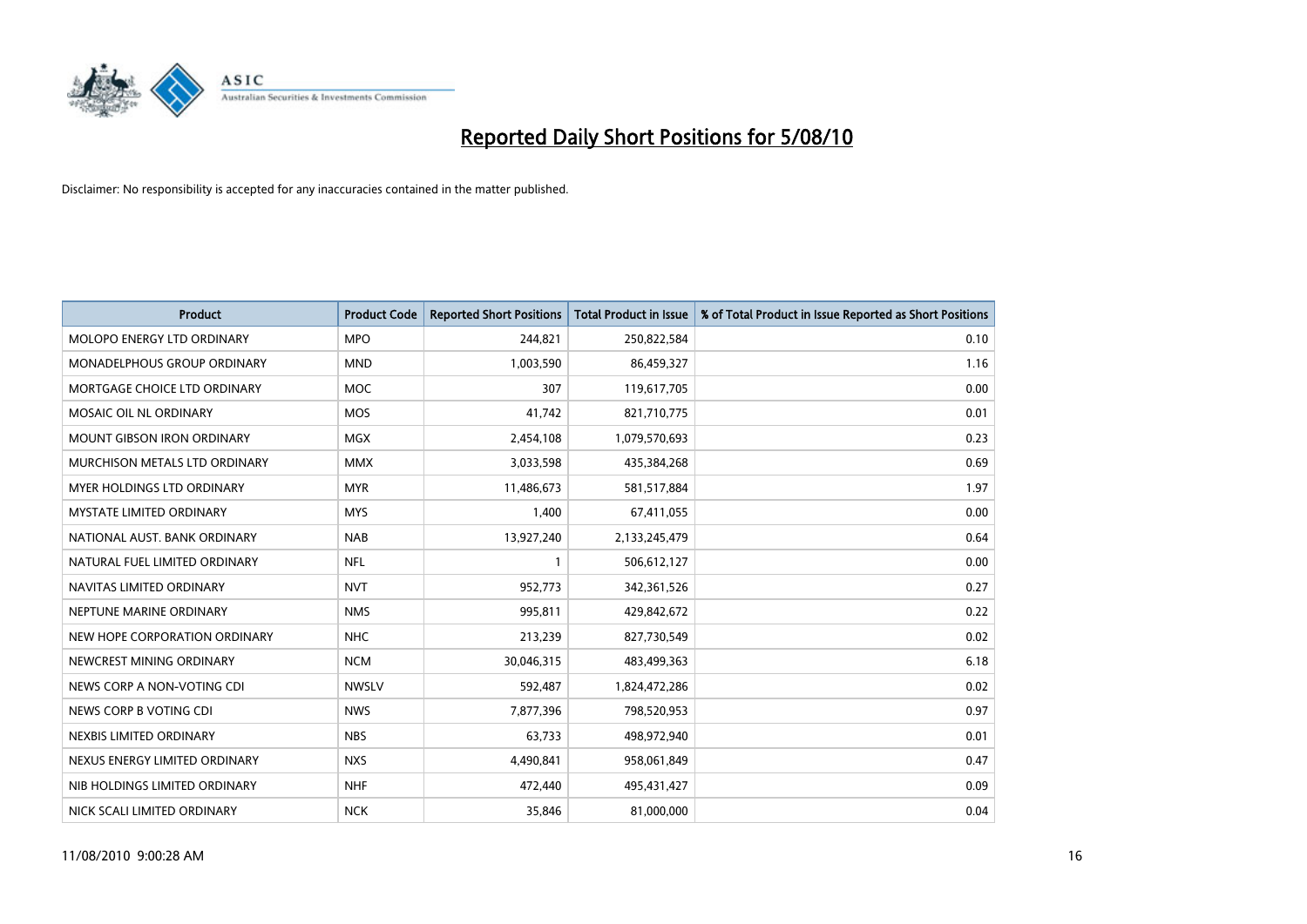

| <b>Product</b>                        | <b>Product Code</b> | <b>Reported Short Positions</b> | <b>Total Product in Issue</b> | % of Total Product in Issue Reported as Short Positions |
|---------------------------------------|---------------------|---------------------------------|-------------------------------|---------------------------------------------------------|
| NIDO PETROLEUM ORDINARY               | <b>NDO</b>          | 253,463                         | 1,080,658,378                 | 0.02                                                    |
| NORTHERN CREST ORDINARY               | <b>NOC</b>          | 24,345                          | 116,074,781                   | 0.02                                                    |
| NORTHERN IRON LTD ORDINARY            | <b>NFE</b>          | 668.913                         | 292,204,786                   | 0.22                                                    |
| NOVOGEN LIMITED ORDINARY              | <b>NRT</b>          | 21,500                          | 102,125,894                   | 0.02                                                    |
| NRW HOLDINGS LIMITED ORDINARY         | <b>NWH</b>          | 516,593                         | 251,223,000                   | 0.19                                                    |
| NUFARM LIMITED ORDINARY               | <b>NUF</b>          | 2,821,554                       | 261,775,731                   | 1.07                                                    |
| OAKTON LIMITED ORDINARY               | <b>OKN</b>          | 524,070                         | 91,987,235                    | 0.56                                                    |
| OCEANAGOLD CORP. CHESS DEPOSITARY INT | OGC                 | 668,046                         | 228,198,170                   | 0.30                                                    |
| OCEANIA CAPITAL LTD ORDINARY          | <b>OCP</b>          | 2,500                           | 91,921,295                    | 0.00                                                    |
| OIL SEARCH LTD ORDINARY               | <b>OSH</b>          | 6,523,345                       | 1,308,279,222                 | 0.47                                                    |
| OM HOLDINGS LIMITED ORDINARY          | <b>OMH</b>          | 361,393                         | 498,485,150                   | 0.07                                                    |
| <b>ONESTEEL LIMITED ORDINARY</b>      | OST                 | 6,249,103                       | 1,331,583,166                 | 0.47                                                    |
| ORICA LIMITED ORDINARY                | ORI                 | 1,611,196                       | 362,100,430                   | 0.41                                                    |
| ORIGIN ENERGY ORDINARY                | ORG                 | 2,691,752                       | 880,668,872                   | 0.31                                                    |
| OROCOBRE LIMITED ORDINARY             | <b>ORE</b>          | 15,811                          | 91,056,426                    | 0.02                                                    |
| OTTO ENERGY LIMITED ORDINARY          | <b>OEL</b>          | 109,204                         | 1,134,540,071                 | 0.01                                                    |
| OZ MINERALS ORDINARY                  | OZL                 | 70,832,899                      | 3,121,339,730                 | 2.25                                                    |
| <b>PACIFIC BRANDS ORDINARY</b>        | <b>PBG</b>          | 3,786,410                       | 931,386,248                   | 0.41                                                    |
| PALADIN ENERGY LTD ORDINARY           | <b>PDN</b>          | 20,390,706                      | 717,892,802                   | 2.82                                                    |
| PAN PACIFIC PETROL. ORDINARY          | <b>PPP</b>          | 21,527                          | 588,612,110                   | 0.00                                                    |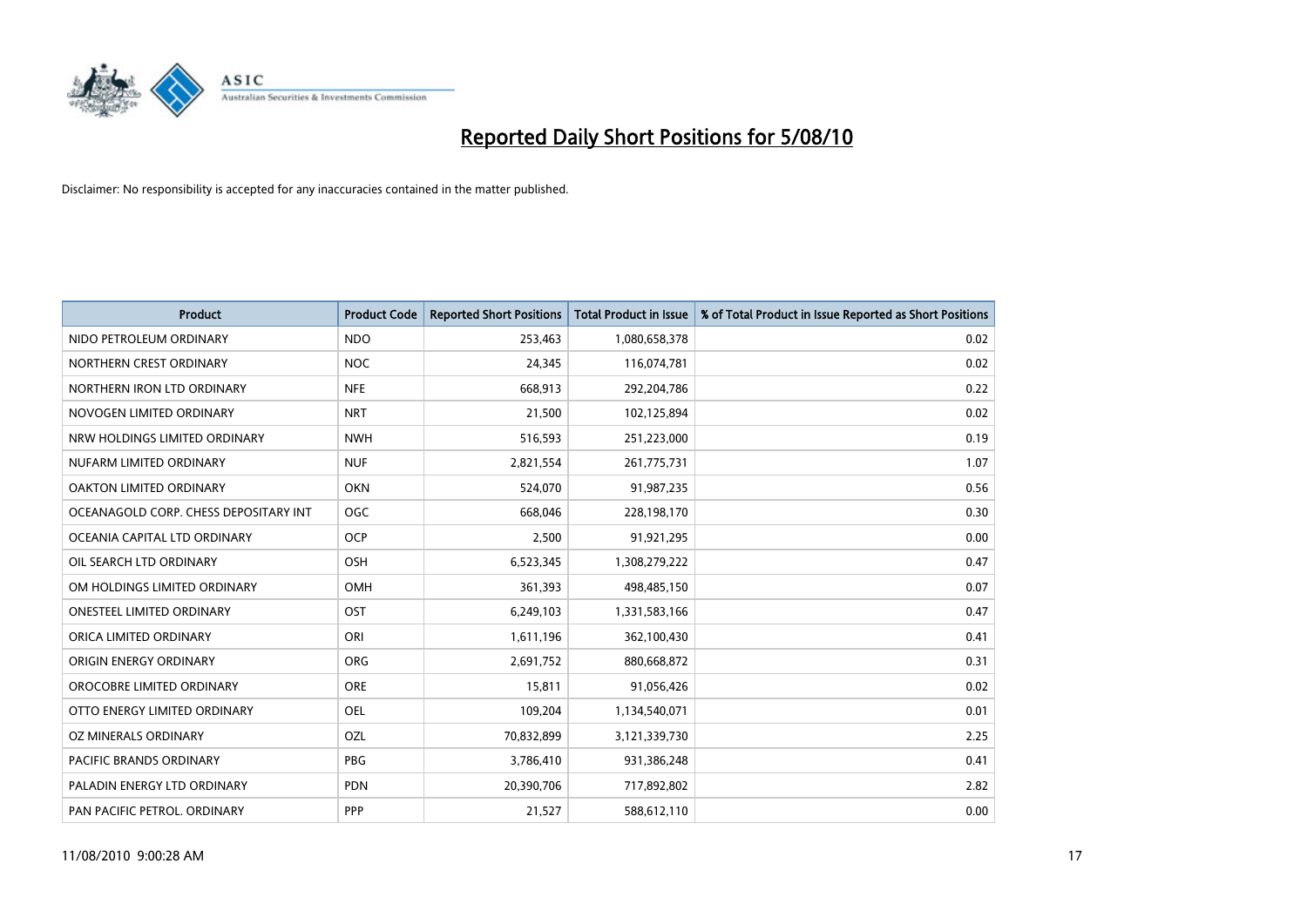

| <b>Product</b>                          | <b>Product Code</b> | <b>Reported Short Positions</b> | Total Product in Issue | % of Total Product in Issue Reported as Short Positions |
|-----------------------------------------|---------------------|---------------------------------|------------------------|---------------------------------------------------------|
| PANAUST LIMITED ORDINARY                | <b>PNA</b>          | 11,122,364                      | 2,953,925,939          | 0.37                                                    |
| PANORAMIC RESOURCES ORDINARY            | PAN                 | 41,287                          | 205,262,842            | 0.01                                                    |
| PAPERLINX LIMITED ORDINARY              | <b>PPX</b>          | 8,230,897                       | 603,580,761            | 1.35                                                    |
| PAPERLINX SPS TRUST STEP UP PERP. PREF. | <b>PXUPA</b>        | 5,000                           | 2,850,000              | 0.18                                                    |
| PATTIES FOODS LTD ORDINARY              | PFL                 |                                 | 138,908,853            | 0.00                                                    |
| PEET LIMITED ORDINARY                   | <b>PPC</b>          | 149.404                         | 300,681,486            | 0.05                                                    |
| PENINSULA MINERALS ORDINARY             | <b>PEN</b>          | 5,000                           | 1,628,249,898          | 0.00                                                    |
| PERILYA LIMITED ORDINARY                | PEM                 | 549,409                         | 526,075,563            | 0.10                                                    |
| PERPETUAL LIMITED ORDINARY              | <b>PPT</b>          | 1,988,405                       | 43,417,478             | 4.60                                                    |
| PERSEUS MINING LTD ORDINARY             | PRU                 | 46.801                          | 421,257,088            | 0.00                                                    |
| PETSEC ENERGY ORDINARY                  | <b>PSA</b>          | 223,332                         | 231,283,622            | 0.10                                                    |
| PHARMAXIS LTD ORDINARY                  | <b>PXS</b>          | 1,188,596                       | 225,721,734            | 0.53                                                    |
| PHOTON GROUP LTD ORDINARY               | <b>PGA</b>          | 965,265                         | 187,440,645            | 0.51                                                    |
| PIKE RIVER COAL ORDINARY                | <b>PRC</b>          | 376,320                         | 404,971,067            | 0.09                                                    |
| PLATINUM ASSET ORDINARY                 | <b>PTM</b>          | 1,221,581                       | 561,347,878            | 0.20                                                    |
| PLATINUM AUSTRALIA ORDINARY             | <b>PLA</b>          | 5,984,127                       | 321,130,521            | 1.85                                                    |
| PLATINUM CAPITAL LTD ORDINARY           | <b>PMC</b>          |                                 | 162,258,814            | 0.00                                                    |
| PMP LIMITED ORDINARY                    | <b>PMP</b>          | 1,247,500                       | 335,338,483            | 0.37                                                    |
| PORT BOUVARD LIMITED ORDINARY           | PBD                 | 6,754                           | 593,868,295            | 0.00                                                    |
| PREMIER INVESTMENTS ORDINARY            | <b>PMV</b>          | 144,118                         | 155,030,045            | 0.09                                                    |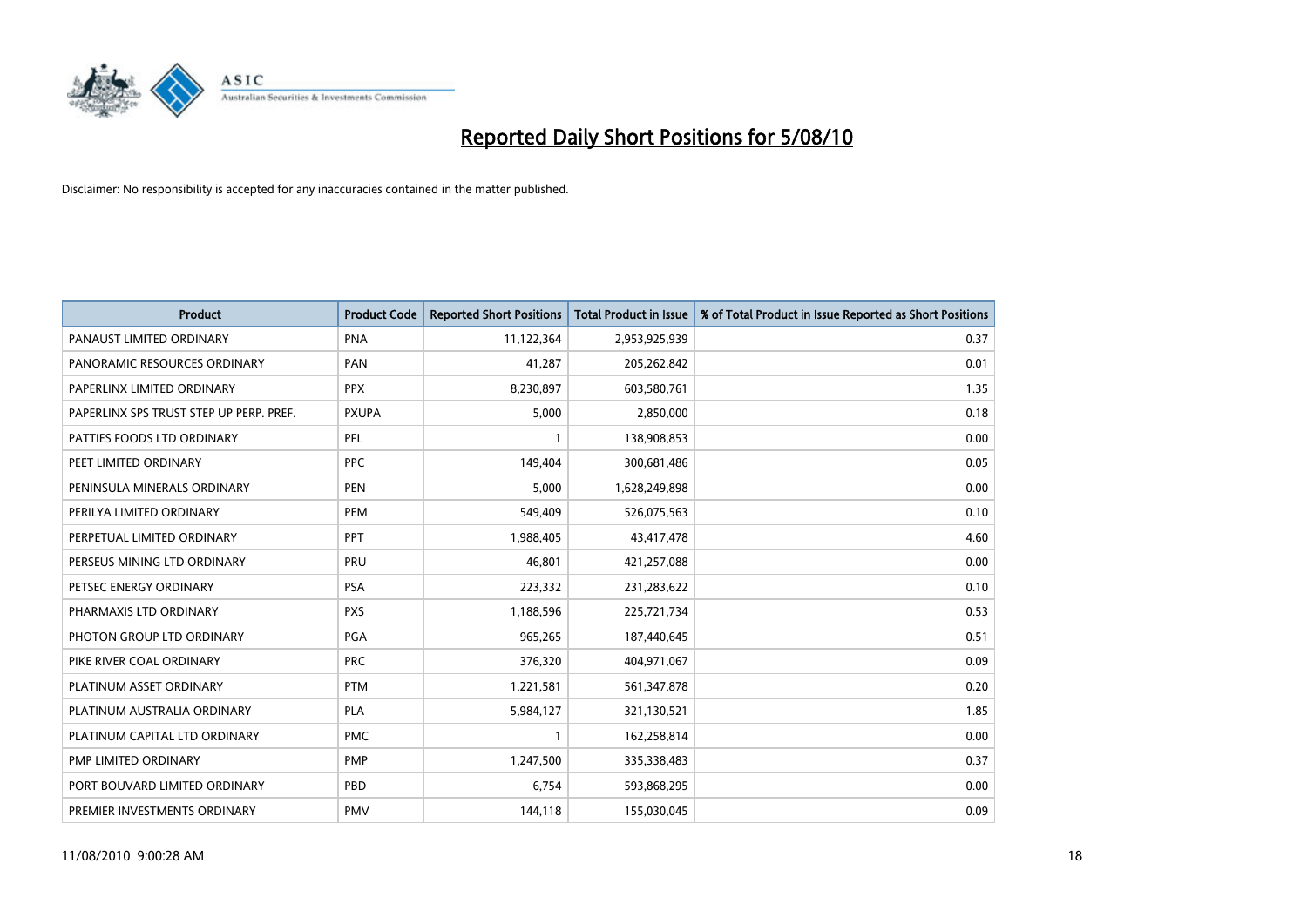

| <b>Product</b>                       | <b>Product Code</b> | <b>Reported Short Positions</b> | <b>Total Product in Issue</b> | % of Total Product in Issue Reported as Short Positions |
|--------------------------------------|---------------------|---------------------------------|-------------------------------|---------------------------------------------------------|
| PRIMARY HEALTH CARE ORDINARY         | PRY                 | 8,080,517                       | 491,428,342                   | 1.64                                                    |
| PRIME INFR GROUP. STAPLED SECURITIES | PIH                 | 1,323,421                       | 351,776,795                   | 0.37                                                    |
| PRIME MEDIA GRP LTD ORDINARY         | <b>PRT</b>          | $\overline{2}$                  | 366,330,303                   | 0.00                                                    |
| PRIMEAG AUSTRALIA ORDINARY           | PAG                 | 329,557                         | 150,569,976                   | 0.22                                                    |
| PROGEN PHARMACEUTIC ORDINARY         | <b>PGL</b>          | 151,596                         | 24,709,097                    | 0.61                                                    |
| PROGRAMMED ORDINARY                  | PRG                 | 308,385                         | 118,169,908                   | 0.27                                                    |
| <b>PSIVIDA CORP CDI 1:1</b>          | <b>PVA</b>          | 6,878                           | 7,849,757                     | 0.09                                                    |
| <b>QANTAS AIRWAYS ORDINARY</b>       | QAN                 | 9,009,767                       | 2,265,123,620                 | 0.39                                                    |
| OBE INSURANCE GROUP ORDINARY         | <b>OBE</b>          | 17,973,272                      | 1,035,071,131                 | 1.73                                                    |
| RAMELIUS RESOURCES ORDINARY          | <b>RMS</b>          | 12,533                          | 291,200,265                   | 0.00                                                    |
| RAMSAY HEALTH CARE ORDINARY          | <b>RHC</b>          | 1,220,851                       | 202,081,252                   | 0.59                                                    |
| RANGE RESOURCES LTD ORDINARY         | <b>RRS</b>          | 1,250,000                       | 1,052,019,983                 | 0.12                                                    |
| <b>RCR TOMLINSON ORDINARY</b>        | <b>RCR</b>          | 68,067                          | 131,860,172                   | 0.05                                                    |
| <b>REA GROUP ORDINARY</b>            | <b>REA</b>          | 1,665                           | 128,439,366                   | 0.00                                                    |
| <b>RED FORK ENERGY ORDINARY</b>      | <b>RFE</b>          | 7,696                           | 139,535,000                   | 0.01                                                    |
| <b>REDFLEX HOLDINGS ORDINARY</b>     | <b>RDF</b>          | 27,024                          | 110,010,757                   | 0.02                                                    |
| REECE AUSTRALIA LTD. ORDINARY        | <b>REH</b>          | 6,681                           | 99,600,000                    | 0.01                                                    |
| REED RESOURCES LTD ORDINARY          | <b>RDR</b>          | 268,205                         | 177,271,768                   | 0.15                                                    |
| <b>REGIS RESOURCES ORDINARY</b>      | <b>RRL</b>          | 142,633                         | 414,452,125                   | 0.02                                                    |
| RESMED INC CDI 10:1                  | <b>RMD</b>          | 912,048                         | 772,670,160                   | 0.12                                                    |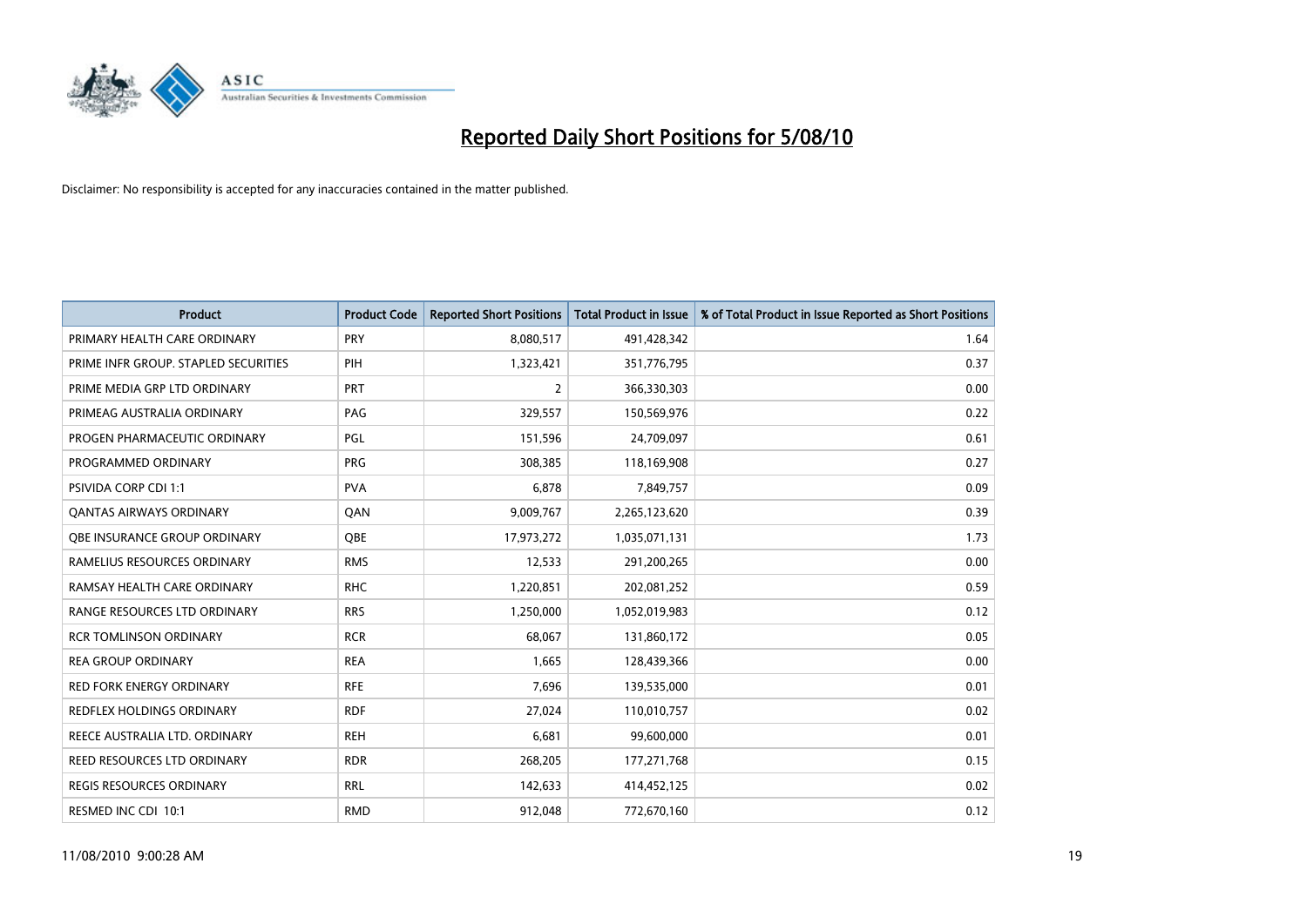

| <b>Product</b>                      | <b>Product Code</b> | <b>Reported Short Positions</b> | Total Product in Issue | % of Total Product in Issue Reported as Short Positions |
|-------------------------------------|---------------------|---------------------------------|------------------------|---------------------------------------------------------|
| <b>RESOLUTE MINING ORDINARY</b>     | <b>RSG</b>          | 243,662                         | 392,586,434            | 0.07                                                    |
| <b>RESOURCE GENERATION ORDINARY</b> | <b>RES</b>          | 157,911                         | 164,412,477            | 0.10                                                    |
| REVERSE CORP LIMITED ORDINARY       | <b>REF</b>          | 25,141                          | 92,382,175             | 0.03                                                    |
| RHG LIMITED ORDINARY                | <b>RHG</b>          | 13,020                          | 317,910,688            | 0.00                                                    |
| RIDLEY CORPORATION ORDINARY         | <b>RIC</b>          | 89,814                          | 307,817,071            | 0.03                                                    |
| RIO TINTO LIMITED ORDINARY          | <b>RIO</b>          | 12,087,740                      | 606,831,240            | 2.00                                                    |
| RIVERCITY MOTORWAY STAPLED          | <b>RCY</b>          | 3,897,254                       | 957,010,115            | 0.40                                                    |
| RIVERSDALE MINING ORDINARY          | <b>RIV</b>          | 151,625                         | 229,636,018            | 0.07                                                    |
| ROC OIL COMPANY ORDINARY            | <b>ROC</b>          | 1,529,830                       | 713,154,560            | 0.22                                                    |
| RURALCO HOLDINGS ORDINARY           | <b>RHL</b>          | 6,330                           | 55,019,284             | 0.01                                                    |
| SAI GLOBAL LIMITED ORDINARY         | SAI                 | 287,517                         | 159,619,197            | 0.18                                                    |
| SALMAT LIMITED ORDINARY             | <b>SLM</b>          | 95,615                          | 159,131,983            | 0.06                                                    |
| SANDFIRE RESOURCES ORDINARY         | <b>SFR</b>          | 63,984                          | 131,534,760            | 0.04                                                    |
| <b>SANTOS LTD ORDINARY</b>          | <b>STO</b>          | 1,767,071                       | 832,568,323            | 0.19                                                    |
| SARACEN MINERAL ORDINARY            | <b>SAR</b>          | 92,824                          | 491,818,083            | 0.02                                                    |
| SEDGMAN LIMITED ORDINARY            | <b>SDM</b>          | 150,000                         | 205,986,681            | 0.07                                                    |
| SEEK LIMITED ORDINARY               | <b>SEK</b>          | 4,838,074                       | 336,584,488            | 1.42                                                    |
| SENETAS CORPORATION ORDINARY        | <b>SEN</b>          | 756,999                         | 461,522,263            | 0.16                                                    |
| SERVCORP LIMITED ORDINARY           | SRV                 | 706,345                         | 98,440,807             | 0.71                                                    |
| SERVICE STREAM ORDINARY             | <b>SSM</b>          | 344,663                         | 283,418,867            | 0.12                                                    |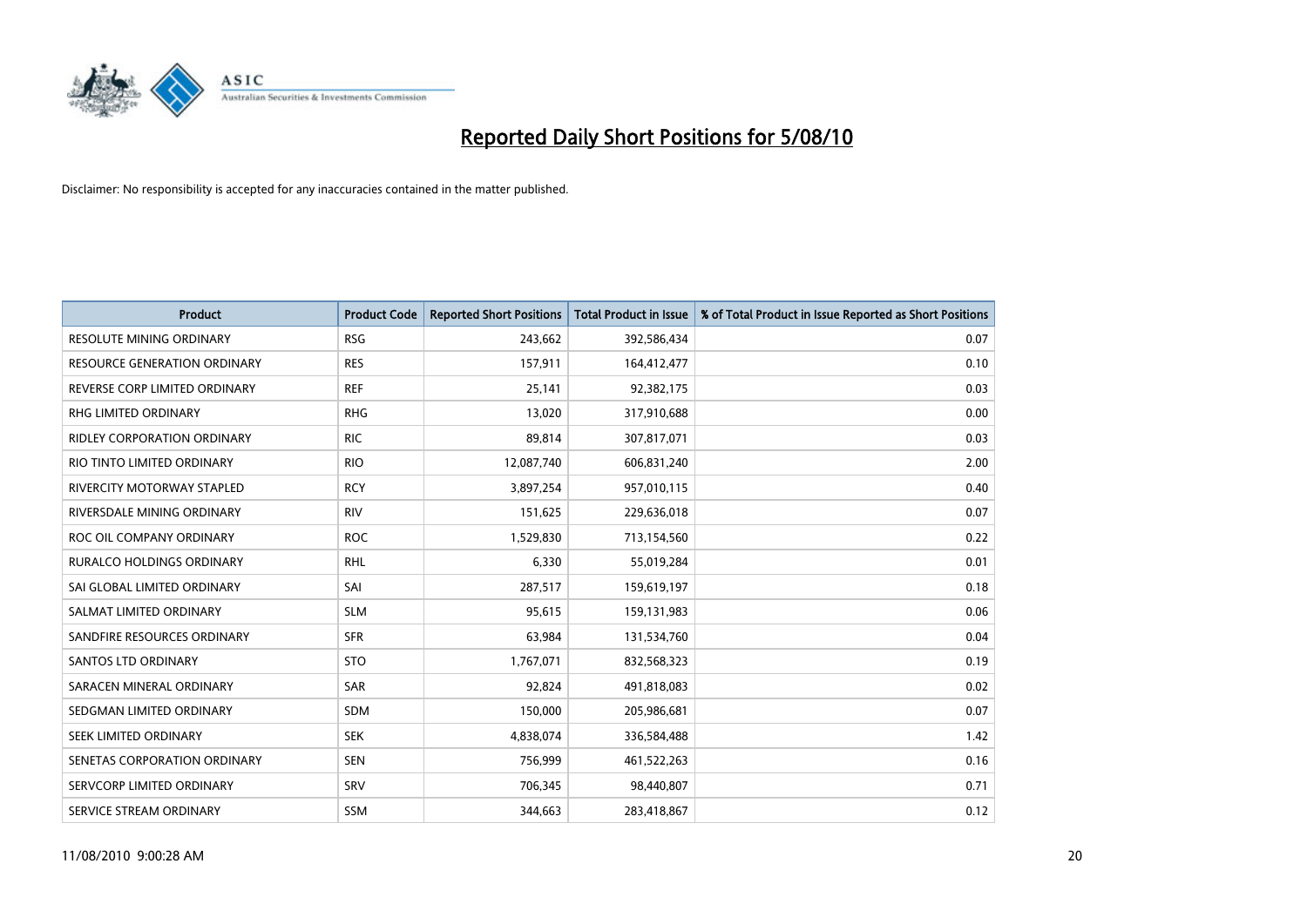

| <b>Product</b>                           | <b>Product Code</b> | <b>Reported Short Positions</b> | Total Product in Issue | % of Total Product in Issue Reported as Short Positions |
|------------------------------------------|---------------------|---------------------------------|------------------------|---------------------------------------------------------|
| SEVEN GROUP HOLDINGS ORDINARY            | SVW                 | 1,245,346                       | 305,410,281            | 0.40                                                    |
| SIGMA PHARMACEUTICAL ORDINARY            | <b>SIP</b>          | 9,410,442                       | 1,178,626,572          | 0.80                                                    |
| SILEX SYSTEMS ORDINARY                   | <b>SLX</b>          | 197,812                         | 149,296,747            | 0.13                                                    |
| SILVER LAKE RESOURCE ORDINARY            | <b>SLR</b>          | 142,962                         | 178,757,838            | 0.08                                                    |
| SIMS METAL MGMT LTD ORDINARY             | SGM                 | 1,244,508                       | 203,891,295            | 0.60                                                    |
| SINGAPORE TELECOMM. CHESS DEPOSITARY INT | SGT                 | 4,709,158                       | 440,346,022            | 1.07                                                    |
| SKILLED GROUP LTD ORDINARY               | <b>SKE</b>          | 74.684                          | 190,738,408            | 0.03                                                    |
| SKY CITY ENTERTAIN, ORDINARY             | <b>SKC</b>          | 7,263,439                       | 575,114,687            | 1.26                                                    |
| SKY NETWORK ORDINARY                     | <b>SKT</b>          | 862,690                         | 389,139,785            | 0.22                                                    |
| SMS MANAGEMENT, ORDINARY                 | <b>SMX</b>          | 7,315                           | 67,182,500             | 0.02                                                    |
| SONIC HEALTHCARE ORDINARY                | <b>SHL</b>          | 3,242,123                       | 388,429,875            | 0.84                                                    |
| SOUL PATTINSON (W.H) ORDINARY            | SOL                 | 12,538                          | 238,640,580            | 0.00                                                    |
| SP AUSNET STAPLED SECURITIES             | SPN                 | 4,073,049                       | 2,748,353,504          | 0.15                                                    |
| SPARK INFRASTRUCTURE STAPLED SECURITIES  | SKI                 | 6,360,358                       | 1,031,911,394          | 0.61                                                    |
| SPDR 200 FUND ETF UNITS                  | STW                 | 9,258                           | 58,028,081             | 0.02                                                    |
| SPECIALTY FASHION ORDINARY               | <b>SFH</b>          | 1,003,817                       | 190,964,693            | 0.52                                                    |
| SPHERE MINERALS LTD ORDINARY             | <b>SPH</b>          | 75,382                          | 171,348,151            | 0.04                                                    |
| SPOTLESS GROUP LTD ORDINARY              | <b>SPT</b>          | 855,056                         | 259,309,656            | 0.32                                                    |
| ST BARBARA LIMITED ORDINARY              | SBM                 | 25,665,587                      | 1,953,168,407          | 1.31                                                    |
| STAGING CONNECTIONS ORDINARY             | <b>STG</b>          | 2.917.189                       | 783,175,134            | 0.37                                                    |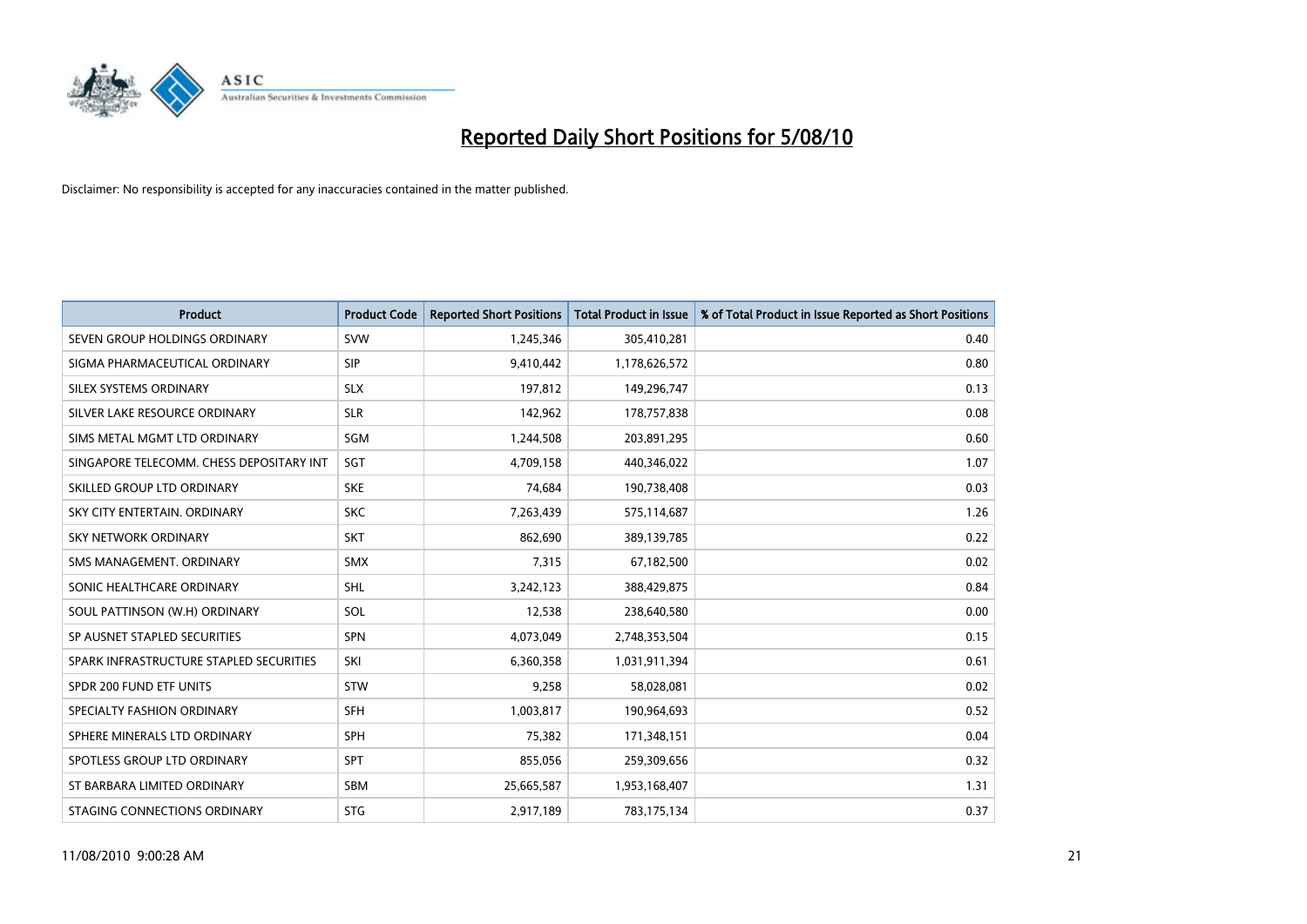

| <b>Product</b>                     | <b>Product Code</b> | <b>Reported Short Positions</b> | Total Product in Issue | % of Total Product in Issue Reported as Short Positions |
|------------------------------------|---------------------|---------------------------------|------------------------|---------------------------------------------------------|
| STH AMERICAN COR LTD ORDINARY      | SAY                 | 9.200                           | 206,832,027            | 0.00                                                    |
| STHN CROSS MEDIA ORDINARY          | <b>SXL</b>          | 217,988                         | 378,827,750            | 0.06                                                    |
| STOCKLAND UNITS/ORD STAPLED        | SGP                 | 12,418,690                      | 2,383,036,717          | 0.51                                                    |
| STRAITS RESOURCES ORDINARY         | <b>SRL</b>          | 3,308,000                       | 255,203,613            | 1.29                                                    |
| <b>STW COMMUNICATIONS ORDINARY</b> | SGN                 | 92,779                          | 364,310,964            | 0.02                                                    |
| SUNCORP-METWAY, ORDINARY           | <b>SUN</b>          | 6,032,838                       | 1,281,390,524          | 0.47                                                    |
| SUNDANCE RESOURCES ORDINARY        | <b>SDL</b>          | 16,112,519                      | 2,709,995,932          | 0.57                                                    |
| SUNLAND GROUP LTD ORDINARY         | <b>SDG</b>          | 66,478                          | 251,107,692            | 0.01                                                    |
| SUPER CHEAP AUTO GRP ORDINARY      | <b>SUL</b>          | 348,634                         | 127,532,302            | 0.27                                                    |
| <b>SWICK MINING ORDINARY</b>       | <b>SWK</b>          | 1,548                           | 236,724,970            | 0.00                                                    |
| SYMEX HOLDINGS ORDINARY            | <b>SYM</b>          | 6,633                           | 125,037,628            | 0.01                                                    |
| TABCORP HOLDINGS LTD ORDINARY      | <b>TAH</b>          | 12,257,243                      | 612,625,759            | 1.98                                                    |
| TALENT2 INTERNATION ORDINARY       | <b>TWO</b>          | $\overline{7}$                  | 141,089,346            | 0.00                                                    |
| TAP OIL LIMITED ORDINARY           | <b>TAP</b>          | 16,710                          | 156,485,921            | 0.01                                                    |
| TASSAL GROUP LIMITED ORDINARY      | <b>TGR</b>          | 2,263,183                       | 144,197,882            | 1.56                                                    |
| TATTS GROUP LTD ORDINARY           | <b>TTS</b>          | 7,446,354                       | 1,281,937,479          | 0.57                                                    |
| TECHNOLOGY ONE ORDINARY            | <b>TNE</b>          | 579                             | 300,303,455            | 0.00                                                    |
| TELECOM CORPORATION ORDINARY       | <b>TEL</b>          | 41,953,367                      | 1,920,694,831          | 2.16                                                    |
| TELSTRA CORPORATION, ORDINARY      | <b>TLS</b>          | 57,660,128                      | 12,443,074,357         | 0.46                                                    |
| TEN NETWORK HOLDINGS ORDINARY      | <b>TEN</b>          | 7,440,198                       | 1,045,236,720          | 0.70                                                    |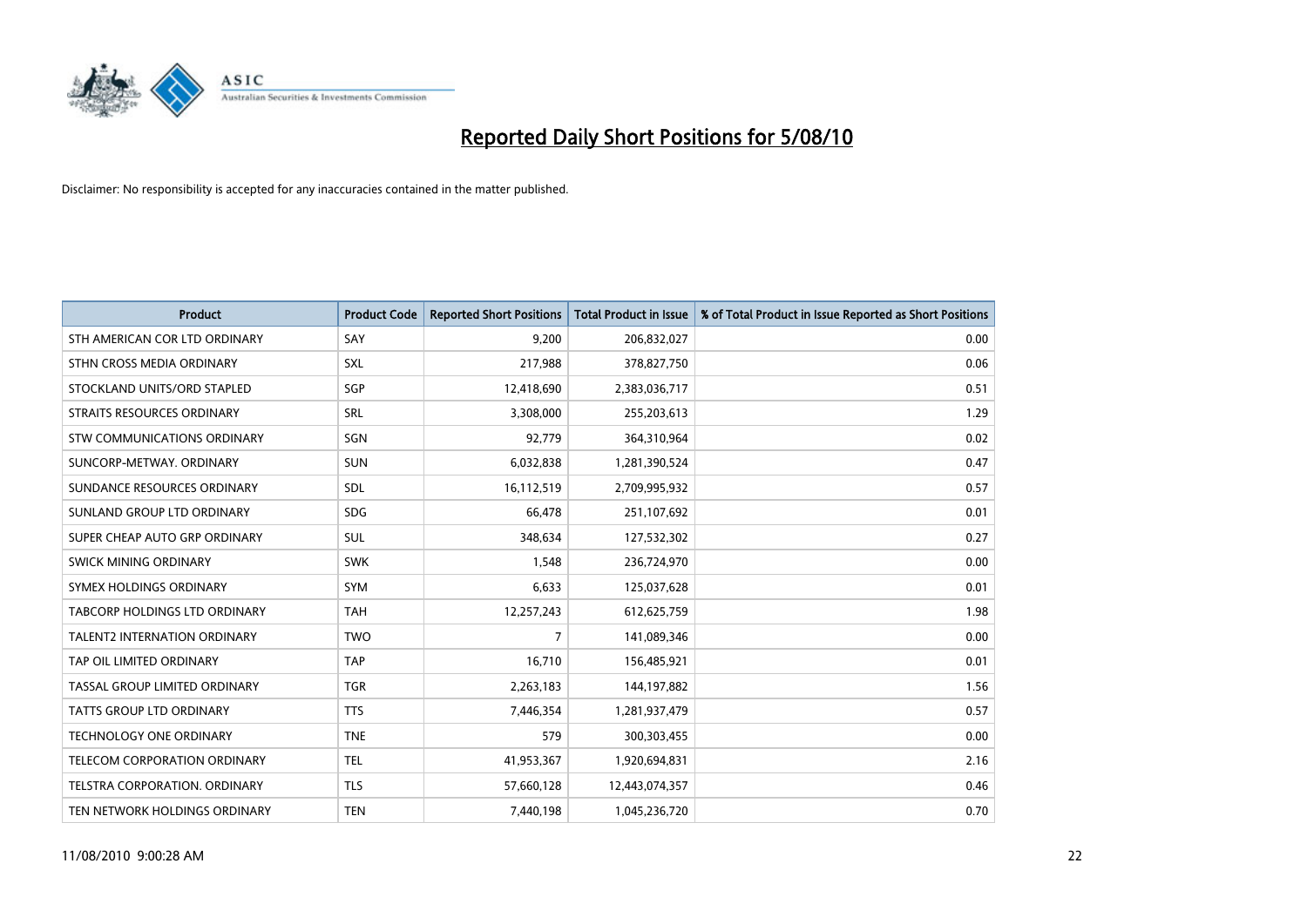

| <b>Product</b>                          | <b>Product Code</b> | <b>Reported Short Positions</b> | <b>Total Product in Issue</b> | % of Total Product in Issue Reported as Short Positions |
|-----------------------------------------|---------------------|---------------------------------|-------------------------------|---------------------------------------------------------|
| TFS CORPORATION LTD ORDINARY            | <b>TFC</b>          | 69,729                          | 227,360,909                   | 0.03                                                    |
| THAKRAL HOLDINGS GRP ORDINARY/UNIT      | <b>THG</b>          | 80,130                          | 584,645,014                   | 0.01                                                    |
| THE REJECT SHOP ORDINARY                | <b>TRS</b>          | 13,368                          | 26,033,570                    | 0.05                                                    |
| THOR MINING PLC CHESS DEPOSITARY        | <b>THR</b>          | 2,307                           | 189,520,445                   | 0.00                                                    |
| THORN GROUP LIMITED ORDINARY            | <b>TGA</b>          | 7,201                           | 129,441,655                   | 0.00                                                    |
| TIMBERCORP LIMITED ORDINARY             | <b>TIM</b>          | 2,753,045                       | 352,071,429                   | 0.78                                                    |
| <b>TISHMAN SPEYER UNITS</b>             | <b>TSO</b>          | 59,685                          | 338,440,904                   | 0.01                                                    |
| TNG LIMITED ORDINARY                    | <b>TNG</b>          | 4,321                           | 258,055,076                   | 0.00                                                    |
| TOLL HOLDINGS LTD ORDINARY              | <b>TOL</b>          | 9,214,901                       | 702,867,609                   | 1.28                                                    |
| TORO ENERGY LIMITED ORDINARY            | <b>TOE</b>          | 35,404                          | 964,936,676                   | 0.00                                                    |
| <b>TOWER AUSTRALIA ORDINARY</b>         | <b>TAL</b>          | 1,351,362                       | 415,928,881                   | 0.33                                                    |
| <b>TOWER LIMITED ORDINARY</b>           | <b>TWR</b>          | 721,139                         | 260,631,787                   | 0.27                                                    |
| TOX FREE SOLUTIONS ORDINARY             | <b>TOX</b>          | 92,797                          | 91,661,500                    | 0.09                                                    |
| TPG TELECOM LIMITED ORDINARY            | <b>TPM</b>          | 456,676                         | 767,849,104                   | 0.06                                                    |
| TRANSFIELD SERV INFR STAPLED SECURITIES | <b>TSI</b>          | 368,364                         | 432,184,488                   | 0.08                                                    |
| <b>TRANSFIELD SERVICES ORDINARY</b>     | <b>TSE</b>          | 32,496                          | 414,278,904                   | 0.01                                                    |
| TRANSPACIFIC INDUST. ORDINARY           | <b>TPI</b>          | 6,838,851                       | 960,638,735                   | 0.69                                                    |
| TRANSURBAN GROUP TRIPLE STAPLED SEC.    | <b>TCL</b>          | 8,840,271                       | 1,414,667,986                 | 0.62                                                    |
| TRINITY GROUP STAPLED SECURITIES        | <b>TCO</b>          | 3,419                           | 231,701,539                   | 0.00                                                    |
| TROY RESOURCES NL ORDINARY              | <b>TRY</b>          | 90,298                          | 87,474,323                    | 0.11                                                    |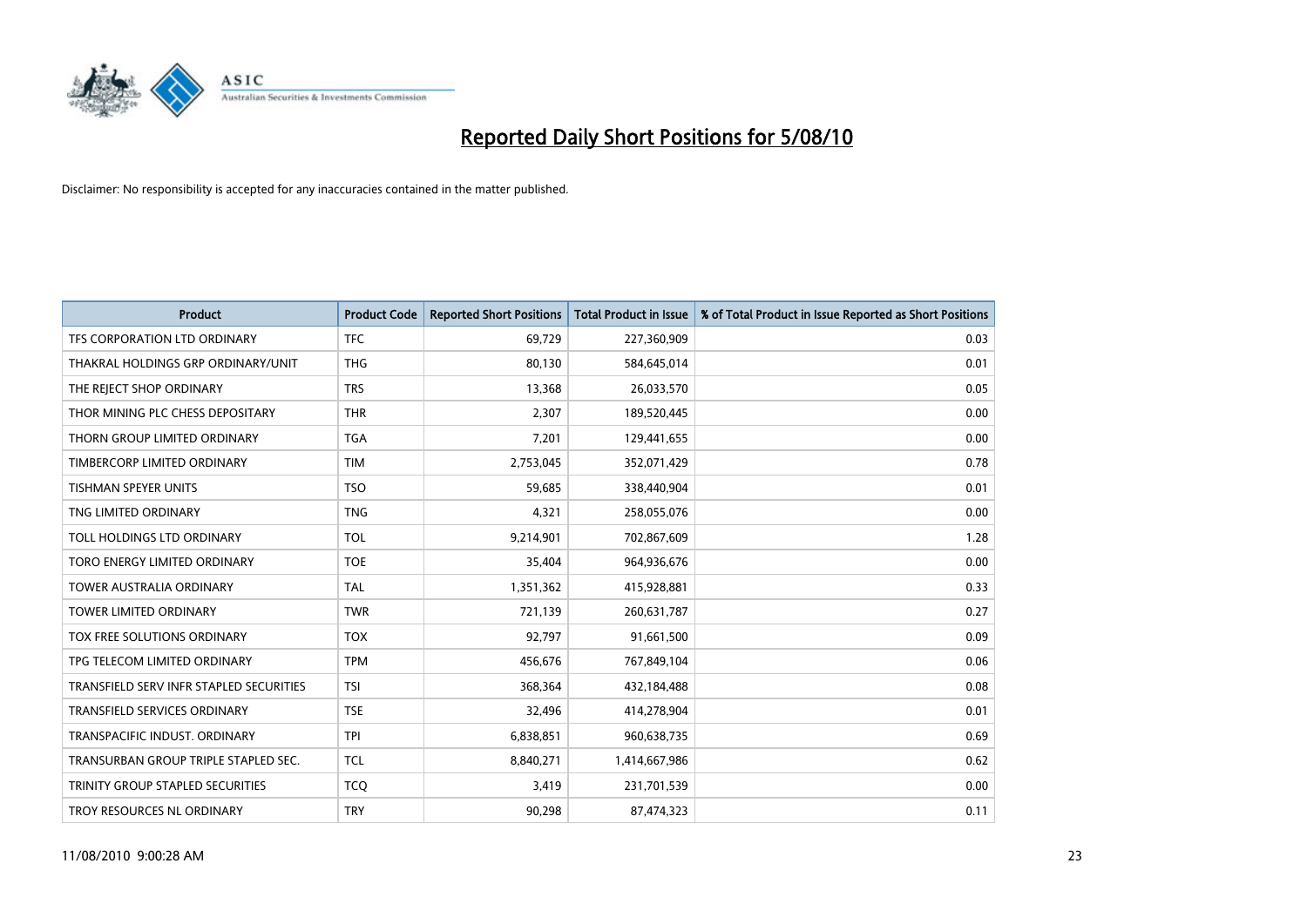

| <b>Product</b>                            | <b>Product Code</b> | <b>Reported Short Positions</b> | <b>Total Product in Issue</b> | % of Total Product in Issue Reported as Short Positions |
|-------------------------------------------|---------------------|---------------------------------|-------------------------------|---------------------------------------------------------|
| <b>UGL LIMITED ORDINARY</b>               | UGL                 | 3,733,137                       | 165,928,705                   | 2.25                                                    |
| UXC LIMITED ORDINARY                      | <b>UXC</b>          | 678,611                         | 295,714,304                   | 0.22                                                    |
| VALAD PROPERTY GROUP STAPLED US PROHIBIT. | <b>VPG</b>          | 4,369,326                       | 2,287,682,926                 | 0.19                                                    |
| VDM GROUP LIMITED ORDINARY                | <b>VMG</b>          | 11,116                          | 195,613,088                   | 0.01                                                    |
| <b>VENTURE MINERALS ORDINARY</b>          | <b>VMS</b>          | 6,500                           | 168, 163, 334                 | 0.00                                                    |
| <b>VILLAGE ROADSHOW LTD ORDINARY</b>      | <b>VRL</b>          | 682                             | 114,217,649                   | 0.00                                                    |
| VILLAGE ROADSHOW LTD 'A' CLASS PREFERENCE | <b>VRLPA</b>        | 48,123                          | 52,235,451                    | 0.09                                                    |
| VIRGIN BLUE HOLDINGS ORDINARY             | <b>VBA</b>          | 14,201,434                      | 2,209,126,568                 | 0.62                                                    |
| <b>VISION GROUP HLDGS ORDINARY</b>        | <b>VGH</b>          | 78,000                          | 72,671,765                    | 0.11                                                    |
| <b>VITA GROUP LTD ORDINARY</b>            | <b>VTG</b>          | 75,190                          | 141,247,800                   | 0.05                                                    |
| VITERRA INC CDI 1:1                       | <b>VTA</b>          | 2,098                           | 68,629,939                    | 0.00                                                    |
| <b>WAREHOUSE GROUP ORDINARY</b>           | <b>WHS</b>          | 327,527                         | 311,195,868                   | 0.11                                                    |
| WATPAC LIMITED ORDINARY                   | <b>WTP</b>          | 27,541                          | 181,326,206                   | 0.01                                                    |
| <b>WDS LIMITED ORDINARY</b>               | <b>WDS</b>          | 63,084                          | 143,107,458                   | 0.04                                                    |
| WEBIET LIMITED ORDINARY                   | <b>WEB</b>          | 100,204                         | 76,861,278                    | 0.14                                                    |
| <b>WESFARMERS LIMITED ORDINARY</b>        | <b>WES</b>          | 20,877,154                      | 1,005,169,707                 | 2.06                                                    |
| WESFARMERS LIMITED PARTIALLY PROTECTED    | <b>WESN</b>         | 4,490,175                       | 151,902,455                   | 2.95                                                    |
| WEST AUSTRALIAN NEWS ORDINARY             | <b>WAN</b>          | 6,239,680                       | 216,011,546                   | 2.88                                                    |
| <b>WESTERN AREAS NL ORDINARY</b>          | <b>WSA</b>          | 5,694,491                       | 179,735,899                   | 3.17                                                    |
| WESTERN DESERT RES. ORDINARY              | <b>WDR</b>          | 948                             | 134,511,656                   | 0.00                                                    |